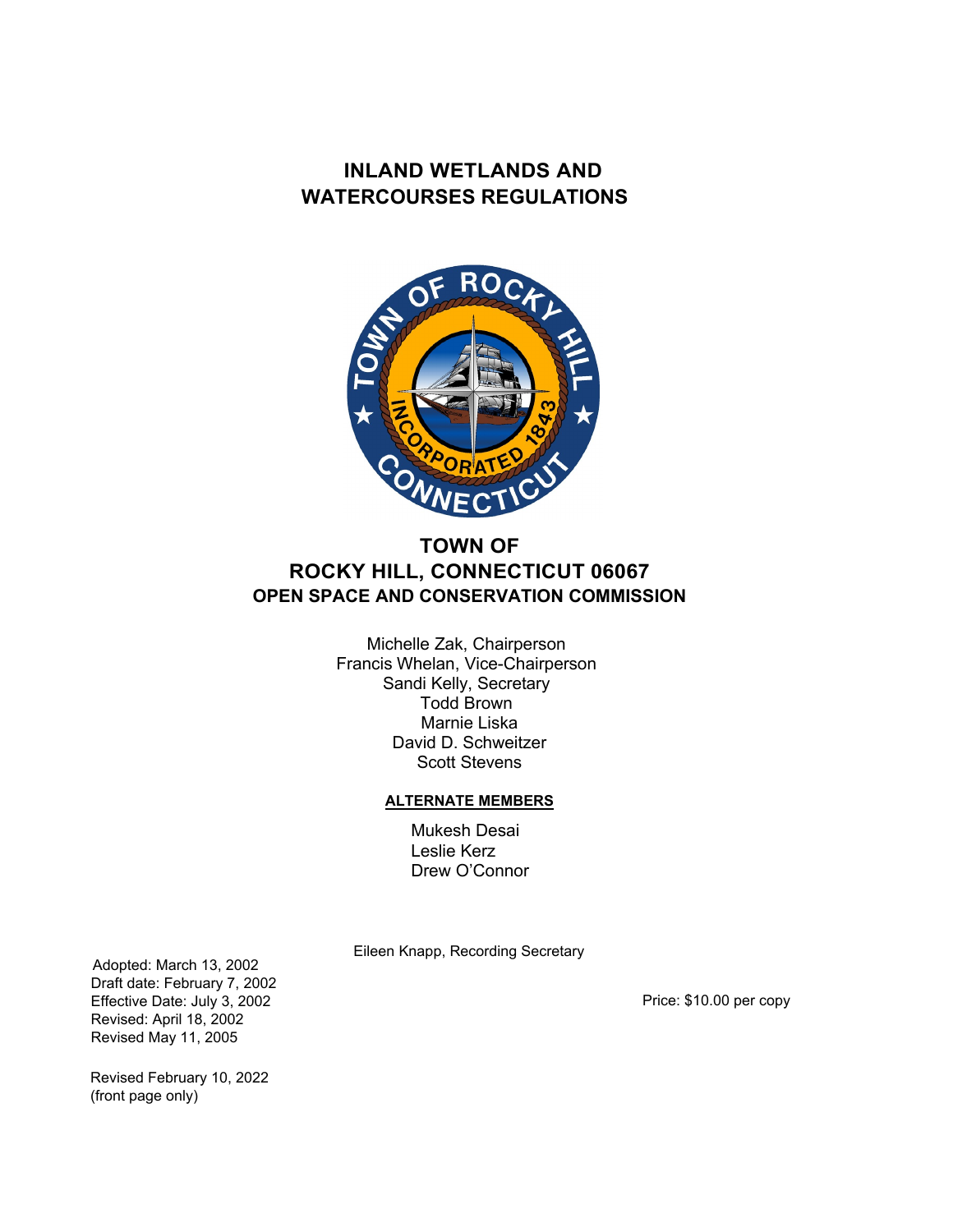### **TABLE OF CONTENTS**

| SECTION 4: PERMITTED USES AS OF RIGHT AND NON-REGULATED USES  8 |
|-----------------------------------------------------------------|
| SECTION 5: REGULATED ACTIVITIES TO BE LICENSED                  |
|                                                                 |
|                                                                 |
|                                                                 |
|                                                                 |
|                                                                 |
|                                                                 |
|                                                                 |
|                                                                 |
|                                                                 |
|                                                                 |
|                                                                 |
| SECTION 17: RECORDS RETENTION AND DISPOSITION  23               |
|                                                                 |
|                                                                 |
|                                                                 |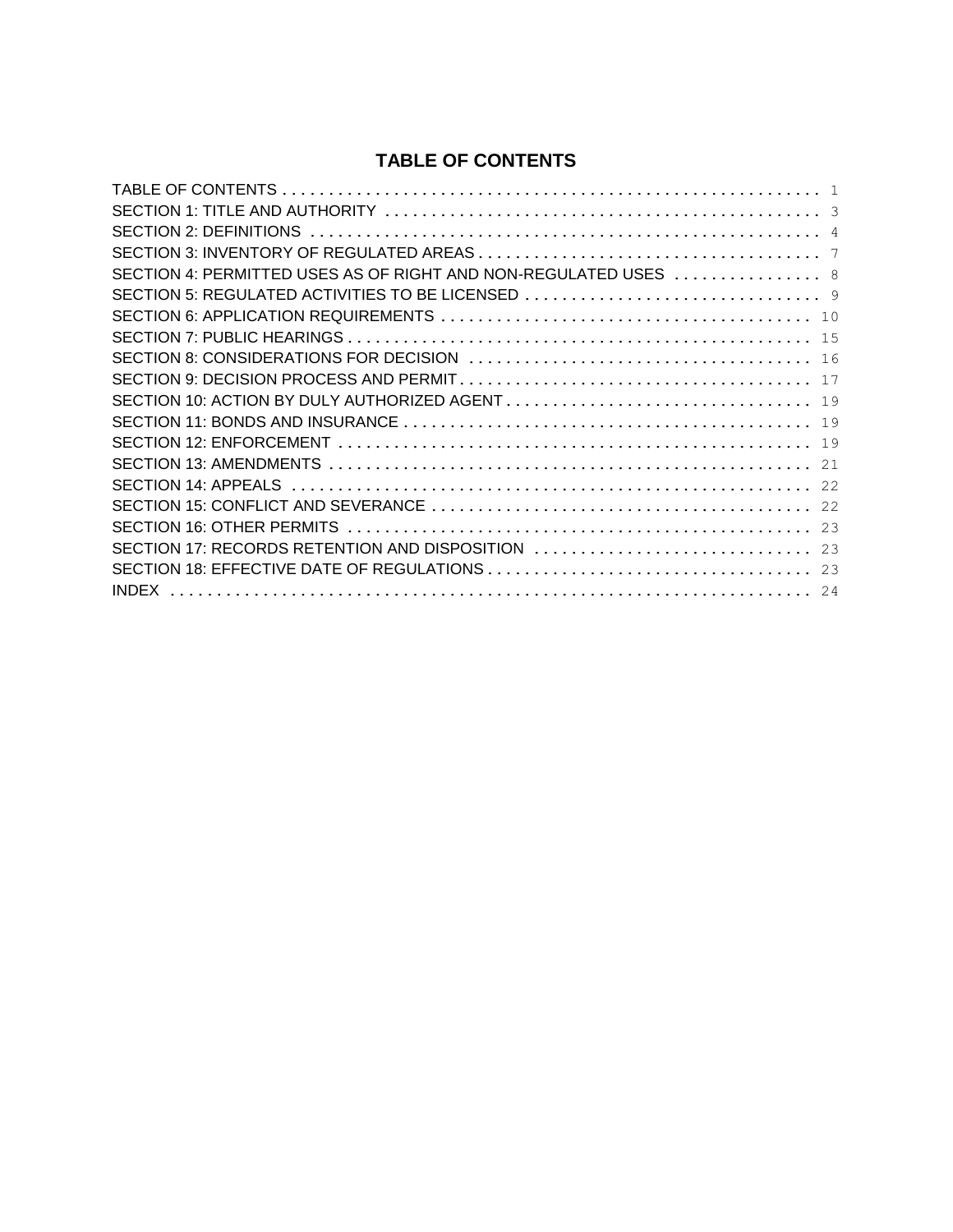## **INLAND WETLANDS AND WATERCOURSES REGULATIONS AMENDMENTS**

| <b>Section</b> | Date    | <b>Remarks</b>                                                      |
|----------------|---------|---------------------------------------------------------------------|
| 6.9            | 5/11/05 | Delete no earlier than 3 days after receipt                         |
| 6.11.a.8       | 5/11/05 | Leave amount of surcharge blank                                     |
| 6.11.a.9       | 5/11/05 | Third party review added                                            |
| 6.11.b.6       | 5/11/05 | Extension fee for Class B Permit added                              |
| 6.11.b.7       | 5/11/05 | Extension fee for Class C Permit added                              |
| 6.11.c         | 5/11/05 | Changed Fee from \$50 to \$100                                      |
| 6.11.d         | 5/11/05 | Changed Fee from \$25 to \$50                                       |
| 6.16           | 5/11/05 | Changed in order to comply with State Statutes                      |
| 7.1            | 5/11/05 | Changed in order to comply with State Statutes                      |
| 8.2.g          | 5/11/05 | Third party review added                                            |
| 8.3            | 5/11/05 | <b>Local Conservation District added</b>                            |
| 8.7            | 5/11/05 | Clarification of the Composition of Wetlands and Watercourses added |
| 8.8            | 5/11/05 | Language added in order to comply with State Statutes               |
| 8.9            | 5/11/05 | Section added in order to comply with State Statutes                |
| 9.2            | 5/11/05 | Clarification of the Section done to reflect State Statutes         |
| 13.6           | 5/11/05 | Change done in order to comply with State Statutes                  |
| 13.7           | 5/11/05 | Change done in order to comply with State Statutes                  |
|                |         |                                                                     |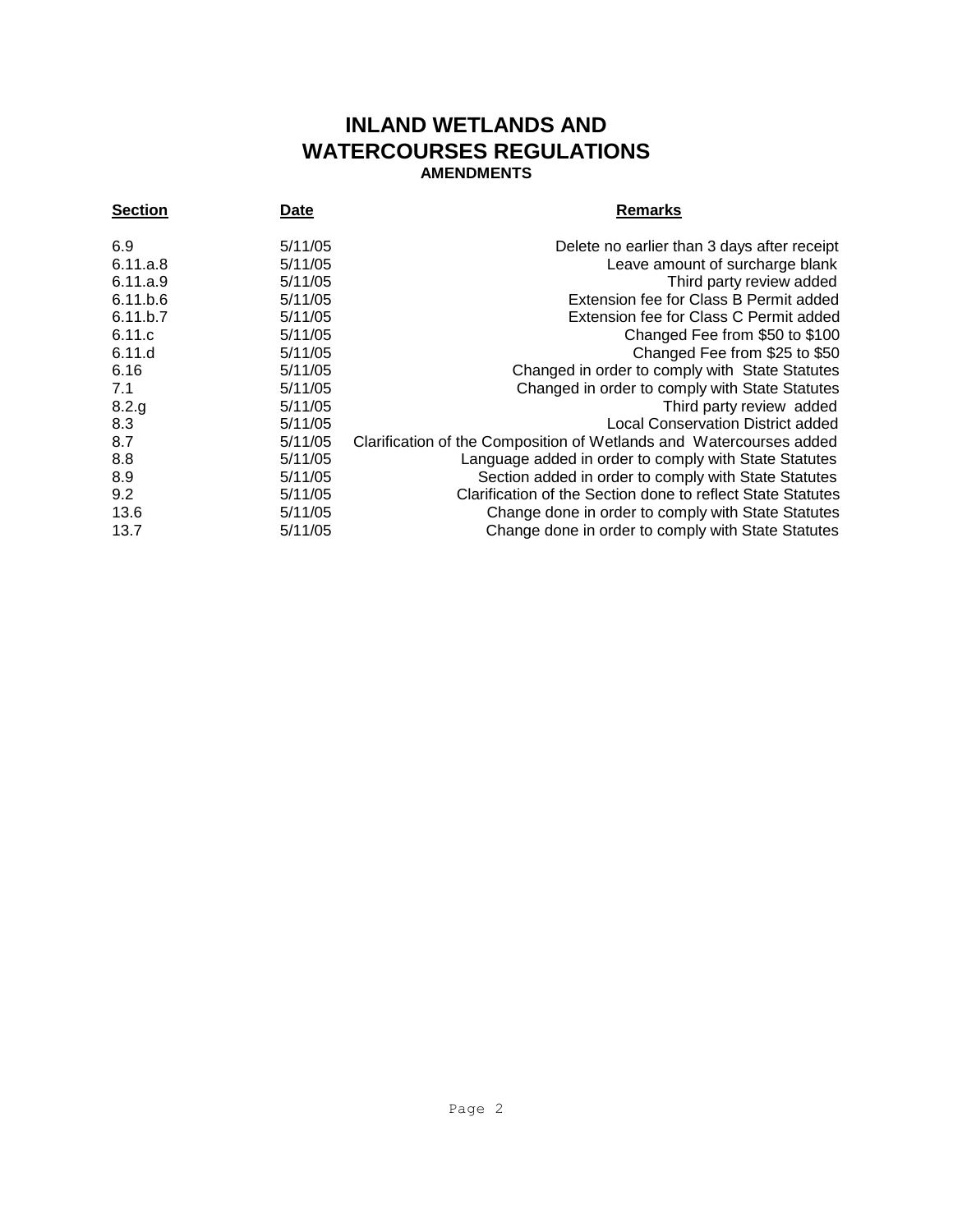## **SECTION 1: TITLE AND AUTHORITY**

- 1.1 The Inland Wetlands and Watercourses of the State of Connecticut are an indispensable and irreplaceable but fragile natural resource with which the citizens of the state have been endowed. The wetlands and watercourses are an interrelated web of nature essential to an adequate supply of surface and underground water; to hydrological stability and control of flooding and erosion; to the recharging and purification of groundwater; and to the existence of many forms of animal, aquatic and plant life. Many Inland Wetlands and Watercourses have been destroyed or are in danger of destruction because of unregulated use by reason of the deposition, filling or removal of material, the diversion or obstruction of water flow, the erection of structures and other uses, all of which have despoiled, polluted and eliminated wetlands and watercourses. Such unregulated activity has had, and will continue to have, a significant, adverse impact on the environment and ecology of the State of Connecticut and has and will continue to imperil the quality of the environment thus adversely affecting the ecological, scenic, historic and recreational values and benefits of the state for its citizens now and forever more. The preservation and protection of the wetlands and watercourses from random, unnecessary, undesirable and unregulated uses, disturbance or destruction is in the public interest and is essential to the health, welfare and safety of the citizens of the state. It is, therefore, the purpose of these regulations to protect the citizens of this State by making provisions for the protection, preservation, maintenance and use of the Inland Wetlands and Watercourses by minimizing their disturbance and pollution; maintaining and improving water quality in accordance with the highest standards set by federal, state or local authority; preventing damage from erosion, turbidity or siltation; preventing loss of fish and other beneficial aquatic organisms, wildlife and vegetation and the destruction of the natural habitats thereof; deterring and inhibiting the danger of flood and pollution; protecting the quality of wetlands and watercourses for their conservation, economic, aesthetic, recreational and other public and private uses and values; and protecting the state's potable fresh water supplies from the dangers of drought, overdraft, pollution, misuse and mismanagement by providing an orderly process to balance the need for the economic growth of the state and the use of its land with the need to protect its environment and ecology in order to forever guarantee to the people of the state, the safety of such natural resources for their benefit and enjoyment and for the benefit and enjoyment of generations unborn.
- 1.2 These regulations shall be known as "Inland Wetlands and Watercourses Regulations" of the Town of Rocky Hill.
- 1.3 The Open Space and Conservation Commission of the Town of Rocky Hill was established in accordance with the town charter and shall implement the purposes and provisions of these regulations and the InIand Wetlands and Watercourses Act in the Town of Rocky Hill.
- 1.4 These regulations have been adopted and may be amended, from time to time, in accordance with the provisions of the Inland Wetlands and Watercourses Act and these regulations.
- 1.5 The Rocky Hill Open Space and Conservation Commission (Inland Wetlands and Watercourses Agency) shall enforce the Inland Wetlands and Watercourses Act and shall issue, issue with terms, conditions, limitations or modifications, or deny permits for all regulated activities in the Town of Rocky Hill pursuant to section*s* 22a-36 to 22a-45, inclusive, of the Connecticut General Statutes as amended;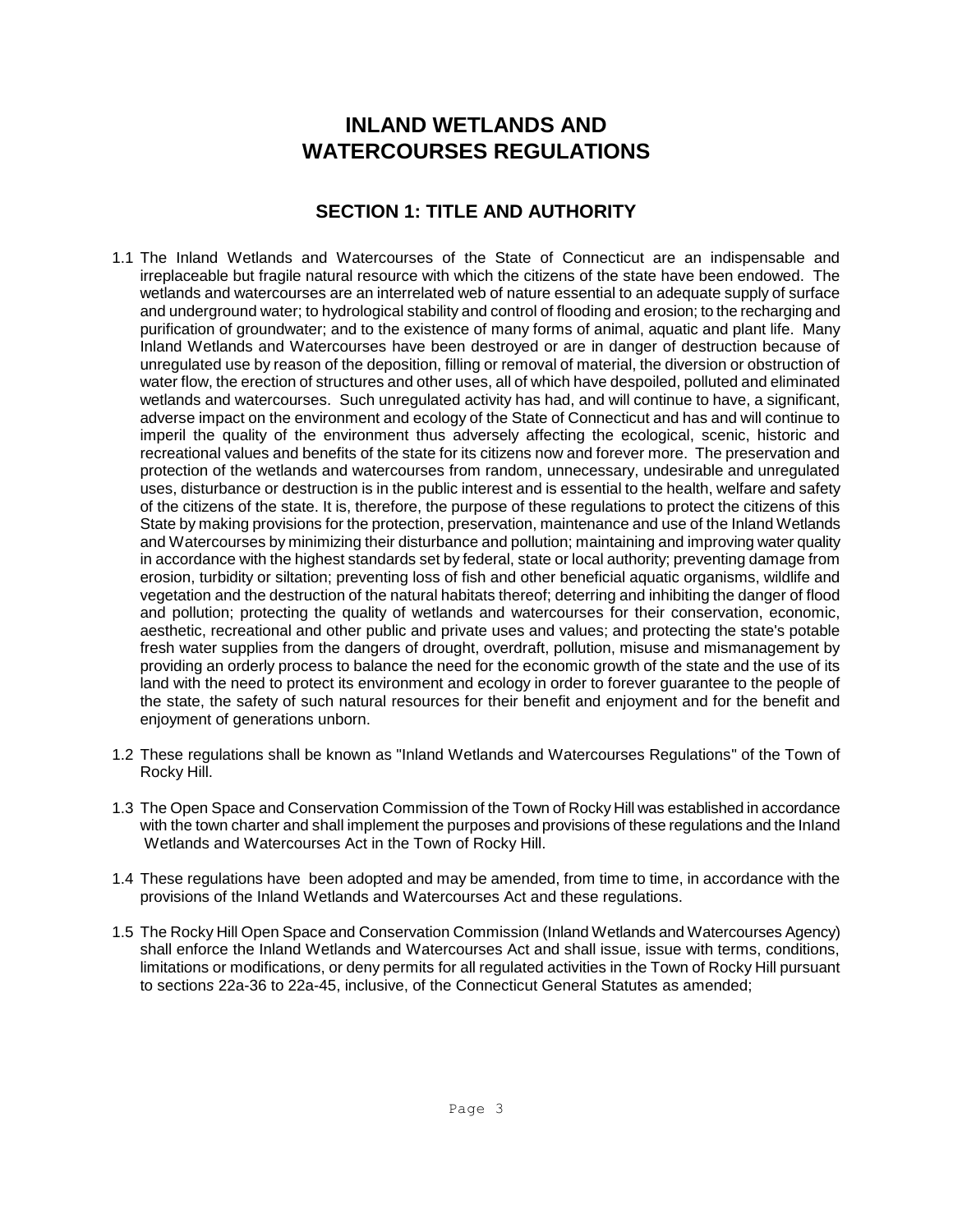### **SECTION 2: DEFINITIONS**

- 2.1 As used in these regulations:
	- a. **"ACT"** means the Inland Wetlands and Watercourses Act, Sections 22a-36 through 22a-45 of the General Statutes, as amended.
	- b. **"AGENCY"** means the Inland Wetlands and Watercourses Agency of the Town of Rocky Hill.
	- c. **"BOGS"** means areas distinguished by evergreen trees and shrubs underlain by peat deposits, poor drainage, and highly acidic conditions.
	- d. **"CALCAREOUS SEEPAGE SWAMP" "** means a forested wetland characterized by the discharge of groundwater with a chemistry influenced by the underlaying limestone geology.
	- e. **"CEDAR SWAMP" "** means a forested wetland characterized by the presence of Northern White Cedar/Atlantic White Cedar.
	- f. **"CLEAR-CUTTING"** means the harvest of timber in a fashion, which removes all trees down to a 2" diameter at breast height.
	- g. **"COMMISSION MEMBER"** means a member of the Inland Wetlands and Watercourses Agency of the Town of Rocky Hill.
	- h. **"COMMISSIONER OF ENVIRONMENTAL PROTECTION"** means the commissioner of the State of Connecticut Department of Environmental Protection.
	- i. **"CONSERVATION EASEMENT"** means a document recorded in the land records in which an owner of land voluntarily agrees with the town permanently to refrain from doing certain things in an environmentally sensitive area that the owner might have been able to do were it not for the agreement.
	- j. **"CONTINUAL FLOW"** means a flow of water, which persists for an extended period of time; this flow may be interrupted during periods of drought or during the low flow period of the annual hydrological cycle, June through September, but it recurs in prolonged succession.
	- k. **"DEPOSIT OR DEPOSITION"** includes, but shall not be limited to, fill, grade, dump, place, discharge or emit.
	- l. "**DESIGNATED AGENT"** means the Town Engineer, or a substitute as designated by the Inland Wetlands and Watercourses Agency of the Town of Rocky Hill.
	- m. "**DISCHARGE"** means the emission of any water, substance, or material into wetlands or watercourses, whether or not such substance causes pollution.
	- n. **"DISTURBING THE NATURAL AND INDIGENOUS CHARACTER OF THE LAND"** means an activity that will significantly alter the Inland Wetlands and Watercourses by reason of removal or deposition of material, clear cutting, alteration or obstruction of water flow, or will result in the pollution of the wetlands or watercourses.
	- o. **"ESSENTIAL TO THE FARMING OPERATION"** means that the proposed activity is necessary and indispensable to sustain farming activities on the farm.
	- p. **"FARMING"** means the use of land for the growing of crops, raising of livestock or other agricultural use.
	- q. **"FEASIBLE"** means able to be constructed or implemented consistent with sound engineering principles.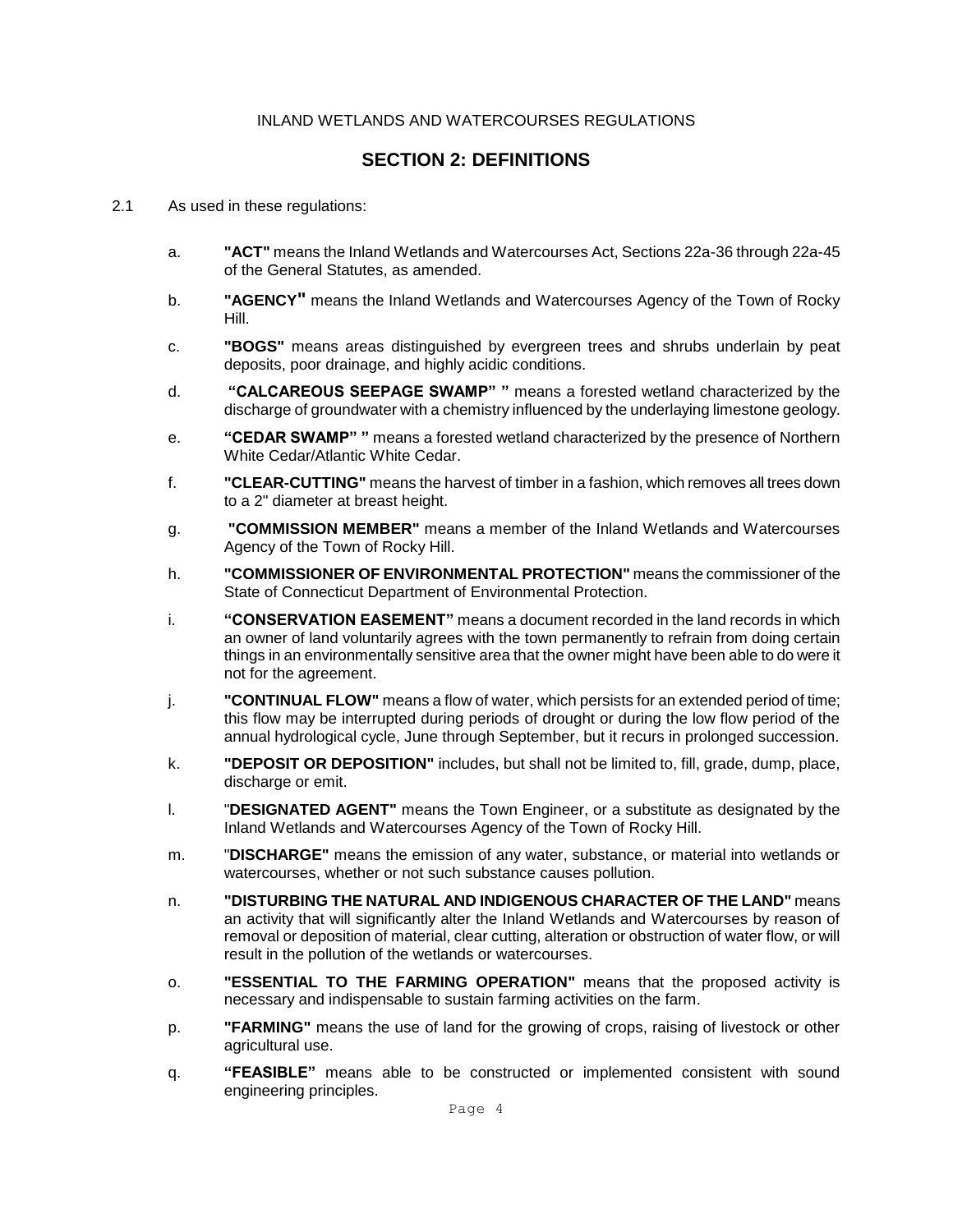- r. **"FEN"** means a peat accumulating wetland dominated by sedges and/or ericaceous shrubs. Typical plant species include low sedges, ericaceous shrubs, sphagnum and other mosses.
- s. **"GENERAL STATUTES"** means the General Statutes the State of Connecticut.
- t. **"LICENSE"** means the whole or any part of any permit, certificate of approval or similar form of permission, which may be required of any person by the provisions of these regulations.
- u. **"MADE LAND"** means an area where the surface soil and subsoil has been stripped away and where earth or trash is used as filler materials. It also includes areas where the soil profiles have been disturbed through leveling or other means.
- v. **"MANAGEMENT PRACTICE"** means a practice, procedure, activity, structure or facility designed to prevent or minimize pollution or other environmental damage or to maintain or enhance existing environmental quality. Management practice includes, but is not limited to: erosion and sedimentation controls; restrictions on land use or development; construction setbacks from wetlands or watercourses; proper disposal of waste materials; procedures for equipment maintenance to prevent fuel spillage; construction methods to prevent flooding or disturbance of wetlands and watercourses; procedures for maintaining continuous stream flows; confining construction that must take place in watercourses to times when water flows are low and fish and wildlife will not be adversely affected.
- w. **"MARSHES"** means areas with soils that exhibit aquic (saturated) moisture regimes that are distinguished by the absence of trees and shrubs and are dominated by soft-stemmed herbaceous plants. The water table in marshes is at or above the surface throughout the year, but seasonal fluctuations are encountered and areas of open water six inches or more in depth are common.
- x. **"MATERIAL"** means any substance, solid or liquid, organic or inorganic, including, but not limited to: soil, sediment, aggregate, land, gravel, clay, bog, peat, mud, debris, sand, refuse or waste.
- y. **"MUNICIPALITY"** means the Town of Rocky Hill, Hartford County, State of Connecticut. See "**TOWN**."
- z. **"NURSERIES"** means land used for propagating trees, shrubs or other plants for transplanting, sale, or for use as stock for grafting.
- aa. **"PERMIT"** means the whole or any part of any license, certificate, or approval or similar form of permission, which may be required of any person by the provisions of these regulations and the Act, or any other municipal, state, and federal law.
- bb. **"PERMITTEE"** means the person to whom a permit has been issued.
- cc. **"PERSON"** means any person, firm, partnership, association, corporation, company, organization, or legal entity of any kind including municipal corporations, governmental agencies or subdivisions thereof.
- dd. **"POLLUTION"** means any harmful thermal effect or the contamination or rendering unclean or impure of any waters of the state by reason of any waste or other materials being discharged or deposited therein by any public or private sewer or otherwise so as directly or indirectly to come in contact with any waters. This includes, but is not limited to, erosion and sedimentation resulting from any filling, land clearing or excavation activity.
- ee. **"PRUDENT"** means economically and otherwise reasonable in light of the social benefits to be derived from the proposed regulated activity, provided cost may be considered in deciding what is prudent and further provided a mere showing of expense will not necessarily mean an alternative is imprudent.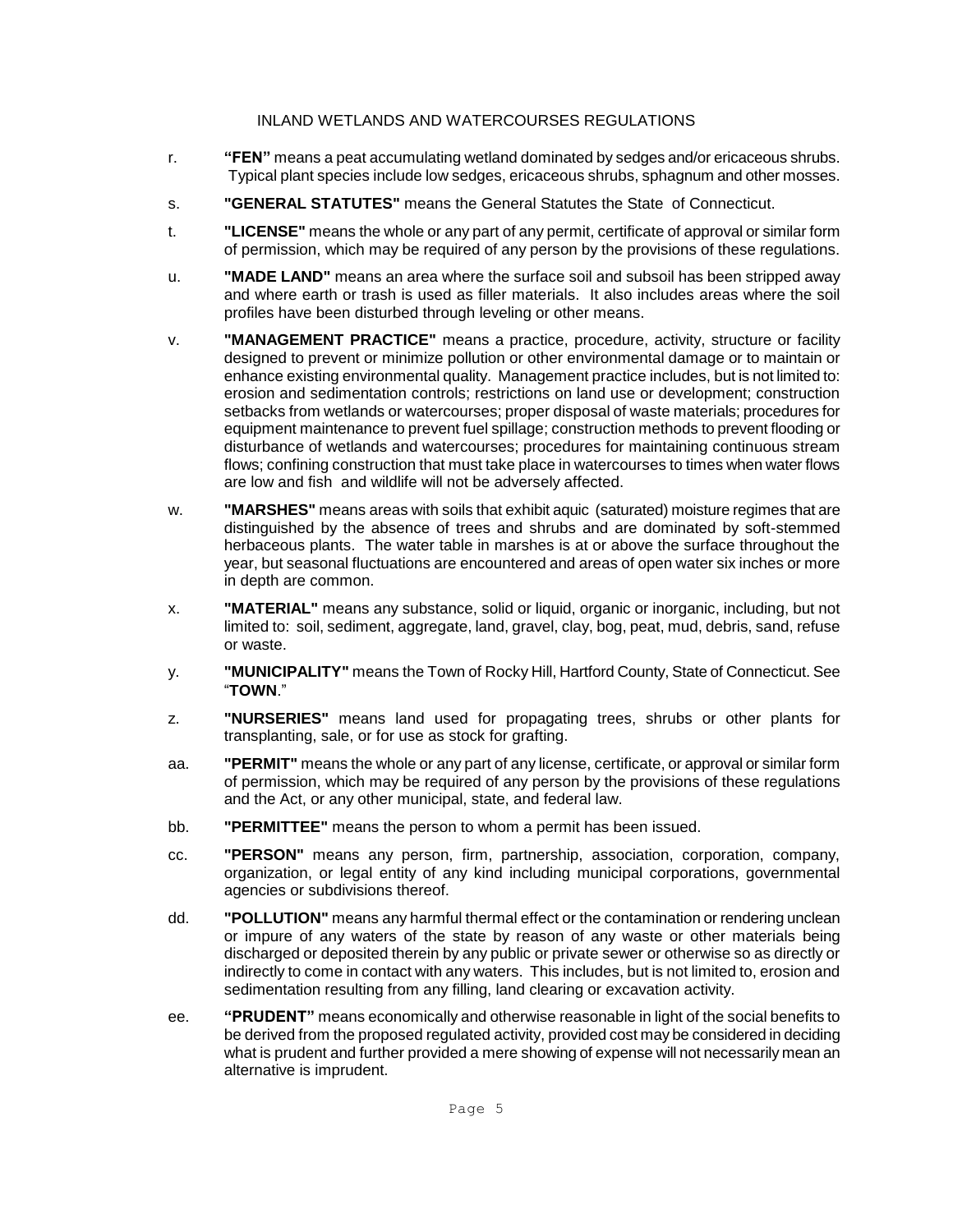- ff. **"REGULATED ACTIVITY"** means any operation within or use of a wetland or watercourse involving removal or deposition of material, or any obstruction, construction, alteration or pollution, of such wetlands or watercourses, but shall not include the specified activities in Section 22a-40 of the General Statutes. Furthermore, any clearing, grubbing, filling, grading, paving, excavating, constructing, depositing or removing or material and discharging of storm water on the land within 100 feet measured horizontally from the boundary of any wetland or watercourse is a regulated activity. The Agency may rule that if any other activity located within the upland review or in any other non-wetland or non-watercourse area is likely to impact or affect wetlands or watercourses then it too is a regulated activity.
- gg. **"REGULATED AREA"** means any wetlands or watercourses as defined in these regulations.
- hh. **"REMOVE"** includes, but shall not be limited to, drain, excavate, mine, dig, dredge, suck, grub, clear cut-timber, bulldoze, dragline or blast.
- ii. **"RENDERING UNCLEAN OR IMPURE"** means any alteration of the physical, chemical, or biological properties of any waters of the state, including, but not limited to, change in odor, color, turbidity, or taste.
- jj. **"SIGNIFICANT IMPACT ACTIVITY"** means any activity, including, but not limited to, the following activities, which may have a major effect or significant impact:
	- 1. Any activity involving deposition or removal of material, which will or may have a major effect or significant impact on the regulated area or on another part of the inland wetland or watercourse system.
	- 2. Any activity, which substantially changes the natural channel or may inhibit the natural dynamics of a watercourse system.
	- 3. Any activity which substantially diminishes the natural capacity of an inland wetland or watercourse to: support desirable fisheries, wildlife, or other biological life; prevent flooding; supply water; assimilate waste; facilitate drainage; provide recreation or open space; or perform other functions.
	- 4. Any activity, which is likely to cause or has the potential to cause substantial turbidity, siltation, or sedimentation in a wetland or watercourse.
	- 5. Any activity, which causes a substantial diminution of flow of a natural watercourse or groundwater levels of the regulated area.
	- 6. Any activity, which is likely to cause or has the potential to cause pollution of a wetland or watercourse.
	- 7. Any activity, which damages or destroys unique wetland or watercourse areas or such areas having demonstrable scientific or educational value.
- kk **"SOIL SCIENTIST"** means an individual duly qualified in accordance with standards set by the federal Office of Personnel Management.
- ll **"SPRUCE SWAMP"** means a forested wetland characterized by the presence of Red/Black Spruce.
- mm **"SWAMPS"** means areas with soils that exhibit aquic (saturated) moisture regimes and are distinguished by the dominance of wetland trees and shrubs.
- nn **"SUBMERGED LANDS"** means those lands that are inundated by water on a seasonal or more frequent basis.
- oo **"THREATENED and ENDANGERED SPECIES, SPECIES of SPECIAL CONCERN; SIGNIFICANT NATURAL COMMUNITIES"** means those species listed by CT DEP pursuant to Chapter 495 of the Connecticut General Statutes as threatened or endangered species or species of special concern. Known locations of threatened and endangered species and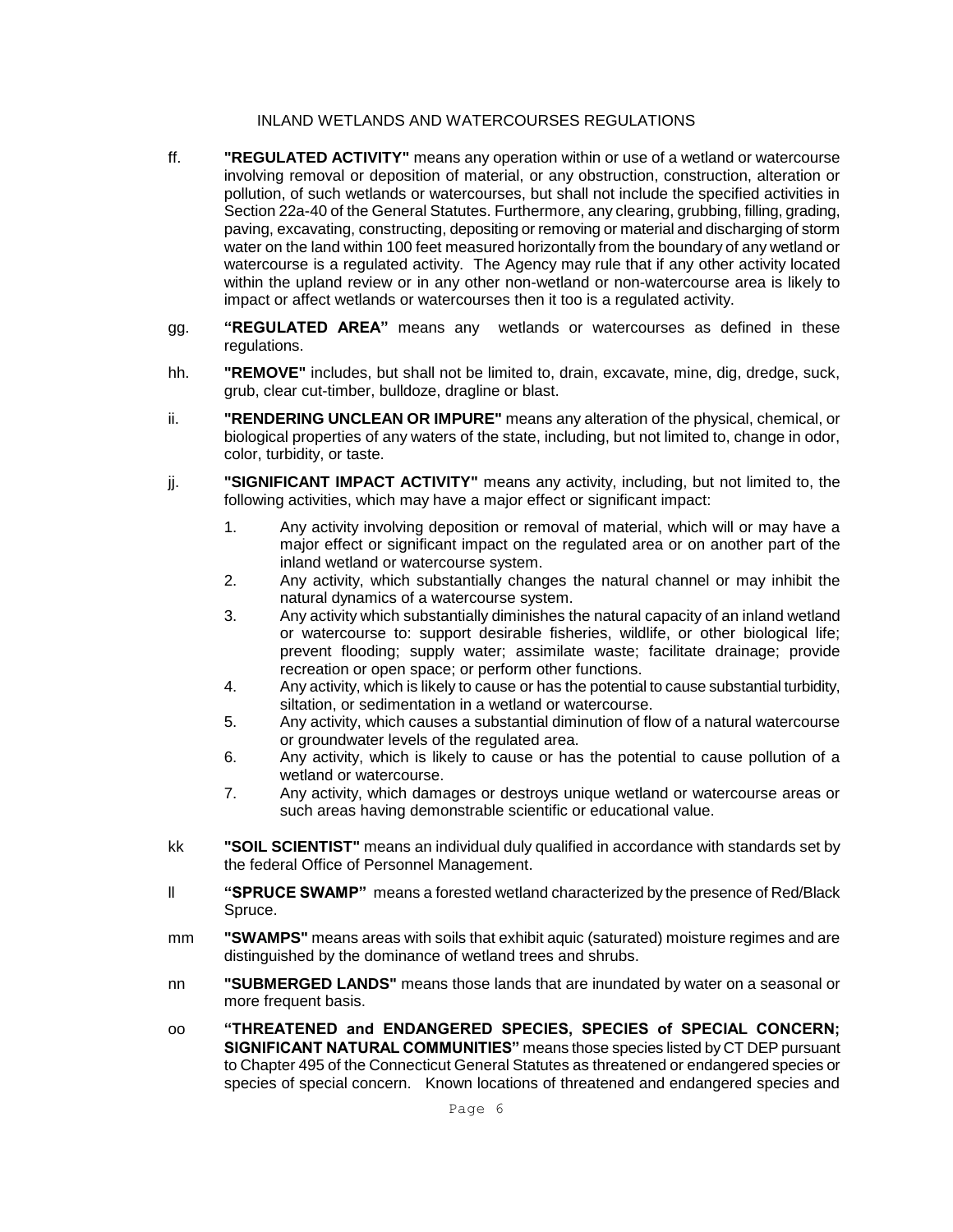species of special concern, and significant natural communities are identified on maps entitled "State and Federal Listed Species and Significant Natural Communities," as amended.

- pp **"TOWN"** means the Town of Rocky Hill, Hartford County, State of Connecticut. See also **"MUNICIPALITY."**
- qq **"UPLAND REVIEW AREA"** means the area of land within 100 feet measured horizontally from the boundary of any wetland or watercourse. (See also REGULATED ACTIVITY)
- rr **"VERNAL POOL"** means a water course consisting of a confined basin depression, which contains a body of standing water, usually drying out for part of the year during warm weather. It can be natural or man-made, and lacks a permanent outlet or any fish population. Further, the occurrence of one or more of the obligatory species, which include the fairy shrimp, spotted salamander, Jefferson salamander, marbled salamander, wood frog, and eastern spade foot toad, are necessary to conclusively define the vernal pool.
- ss **"WASTE"** means sewage or any substance (liquid, gaseous, solid or radioactive), which may pollute or tend to pollute any of the wetlands or watercourses of the Town.
- tt **"WATERCOURSES"** means rivers, streams, brooks, waterways, lakes, ponds, marshes, swamps, bogs, and all other bodies of water, natural or artificial, vernal or intermittent, public or private, which are contained within, flow through or border upon the Town or any portion thereof not regulated pursuant to Sections 22a-28 through 22a-35, inclusive, of the Connecticut General Statutes. Intermittent watercourses shall be delineated by a defined permanent channel and bank and the occurrence of two or more of the following characteristics: (a) evidence of scour or deposits of recent alluvium or detritus, (b) the presence of standing or flowing water for a duration longer than a particular storm incident, and (c) the presence of hydrophytic vegetation.
- uu **"WETLANDS"** means land, including submerged land as defined in these regulations, not regulated pursuant to Sections 22a-28 through 22a-35 inclusive, of the Connecticut General Statutes, which consists of any of the soil types designated as poorly drained, very poorly drained, alluvial and flood plain by the National Cooperative Soils Survey , as it may be amended from time to time, of the Natural Resource and Conservation Service of the U.S. Department of Agriculture (USDA). Such areas may include filled, graded, or excavated sites which possess an aquic (saturated) soil moisture regime as defined by the USDA Cooperative Soil Survey.

### **SECTION 3: INVENTORY OF REGULATED AREAS**

- 3.1 The map of regulated areas, entitled "Inland Wetlands and Watercourses Map, Rocky Hill, Connecticut," delineates the general location and boundaries of inland wetlands and the general location of watercourses in the town. Copies of this map are available for inspection in the office of the Town Clerk or the Agency. In all cases, the precise location of regulated areas shall be determined by the actual character of the land, the distribution of wetland soil types and location of watercourses. The Agency may use aerial photography, remote sensing imagery, resource mapping, soils maps, site inspection observations or other information in determining the location of the boundaries of wetlands and watercourses.
- 3.2 Any person disputing the designation of his or her land as a regulated area on the Inland Wetlands and Watercourses Map may petition the Agency to change the designation in accordance with section 13 of these regulations. All petitions for a map change shall be submitted in writing and shall include all relevant facts and circumstances that support the change. The petitioner shall provide proof that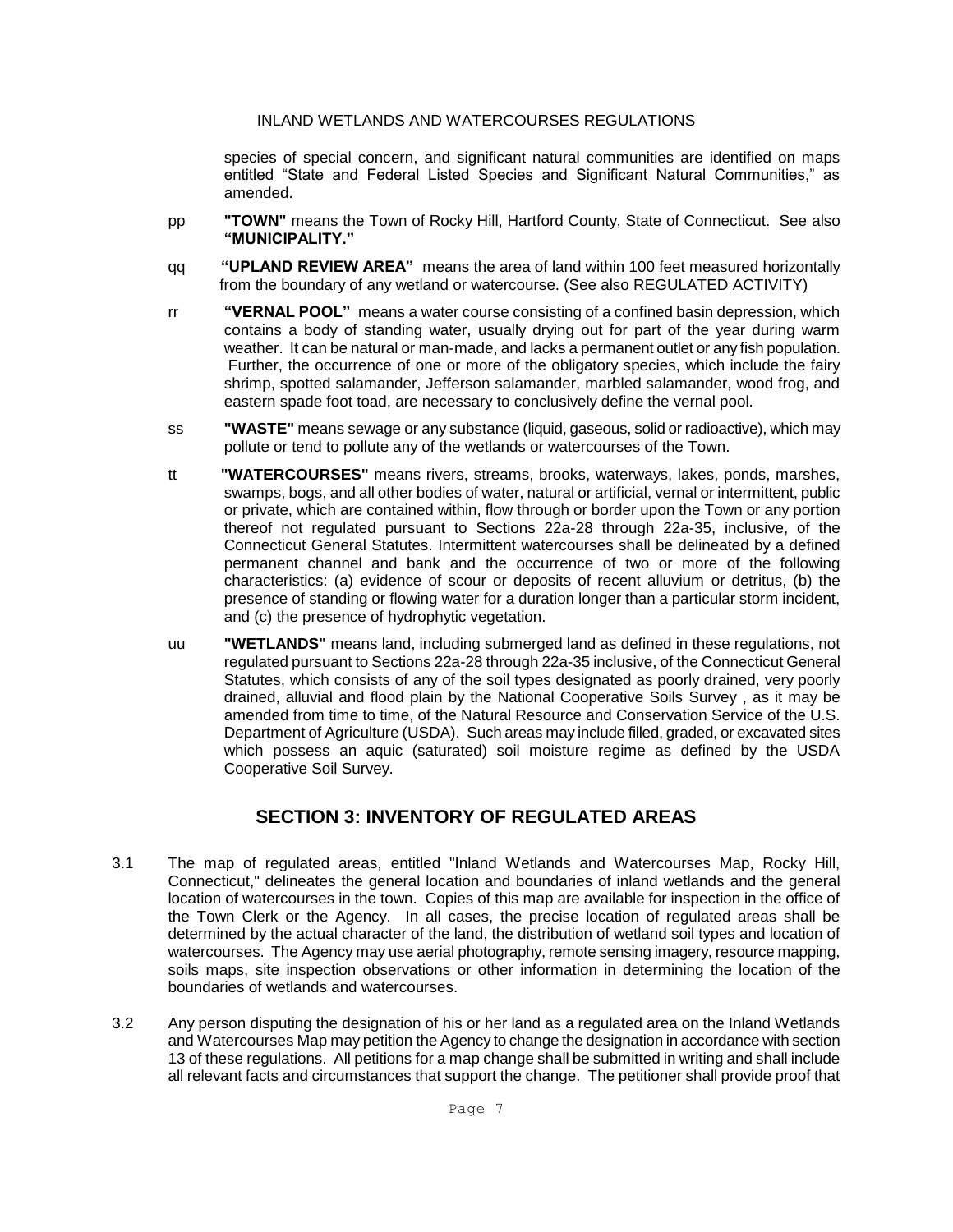the designation is inapplicable. The Agency may require such a person to provide an accurate delineation of regulated areas in accordance with Section 13 of these regulations.

3.3 The agency and/or its designated agent(s) shall maintain a current inventory of regulated areas within the town. The Agency may amend its map as information that is more accurate becomes available. Any person may petition for an amendment to the map. Petitioners shall bear the burden of proof for all requested map amendments. Such proof may include, but not be limited to, aerial photography, remote sensing imagery, resource mapping, or other available information. Such map amendments are subject to the public hearing process outlined in Section 13 of these regulations.

## **SECTION 4: PERMITTED USES AS OF RIGHT AND NON-REGULATED USES PERMITTED USES AS OF RIGHT**

- 4.1 To carry out the purposes of this section, any person proposing to carry out an allowed or non-regulated operation or use of a wetland or watercourse, that may disturb the natural and indigenous character of the land, shall, prior to commencement of such operation or use, notify the agency on a form provided by the agency, and provide the agency with sufficient information to enable it properly to determine that the proposed operation and use is an allowed or non-regulated use of the wetlands or watercourse. The agency or its designated agent shall rule that the proposed operation or use is an allowed or a nonregulated use or operation or that a permit is required. Such ruling shall be in writing and shall be made no later than the next regularly scheduled meeting of the agency following the meeting at which the request was received. The designated agent for the agency may make such ruling on behalf of the agency at any time.
- 4.2 The following operations and uses shall be permitted in inland wetlands and watercourses, as of right:
	- a. Grazing, farming, nurseries, gardening and harvesting of crops and farm ponds of three acres or less essential to the farming operation and activities conducted by, or under the authority of, the Department of Environmental Protection for the purposes of wetland or watercourse restoration or enhancement or mosquito control. The provisions of this section shall not be construed to include road construction or the erection of buildings not directly related to the farming operation, relocation of watercourses with continual flow, filling or reclamation of wetlands or watercourses with continual flow, clear-cutting of timber, except for the expansion of agricultural crop land, or the mining of top soil, peat, sand, gravel or similar material from wetlands or watercourses for the purposes of sale.
	- b. Boat anchorage or mooring, not to include dredging or dock construction.
	- c. Uses incidental to the enjoyment or maintenance of residential property, such property being defined as equal to or smaller than the largest minimum residential lot site permitted anywhere in the municipality and containing a residence. Such incidental uses shall include maintenance of existing structures and landscaping, but shall not include removal or deposition of significant amounts of material from or into a wetland or watercourse, or diversion or alteration of a watercourse.
	- d. A residential home (i) for which a building permit has been issued or (ii) on a subdivision lot, provided the permit has been issued or the subdivision has been approved by the Planning and Zoning Commission as of the effective date of promulgation of the municipal regulations pursuant to subsection (b) of Section 22-42a of the General Statutes and further provided no residential home shall be permitted as of right pursuant to this subsection unless the building permit was obtained on or before July 1, 1987. The individual claiming a use of wetlands permitted as a right under this subsection shall document the validity of said right by providing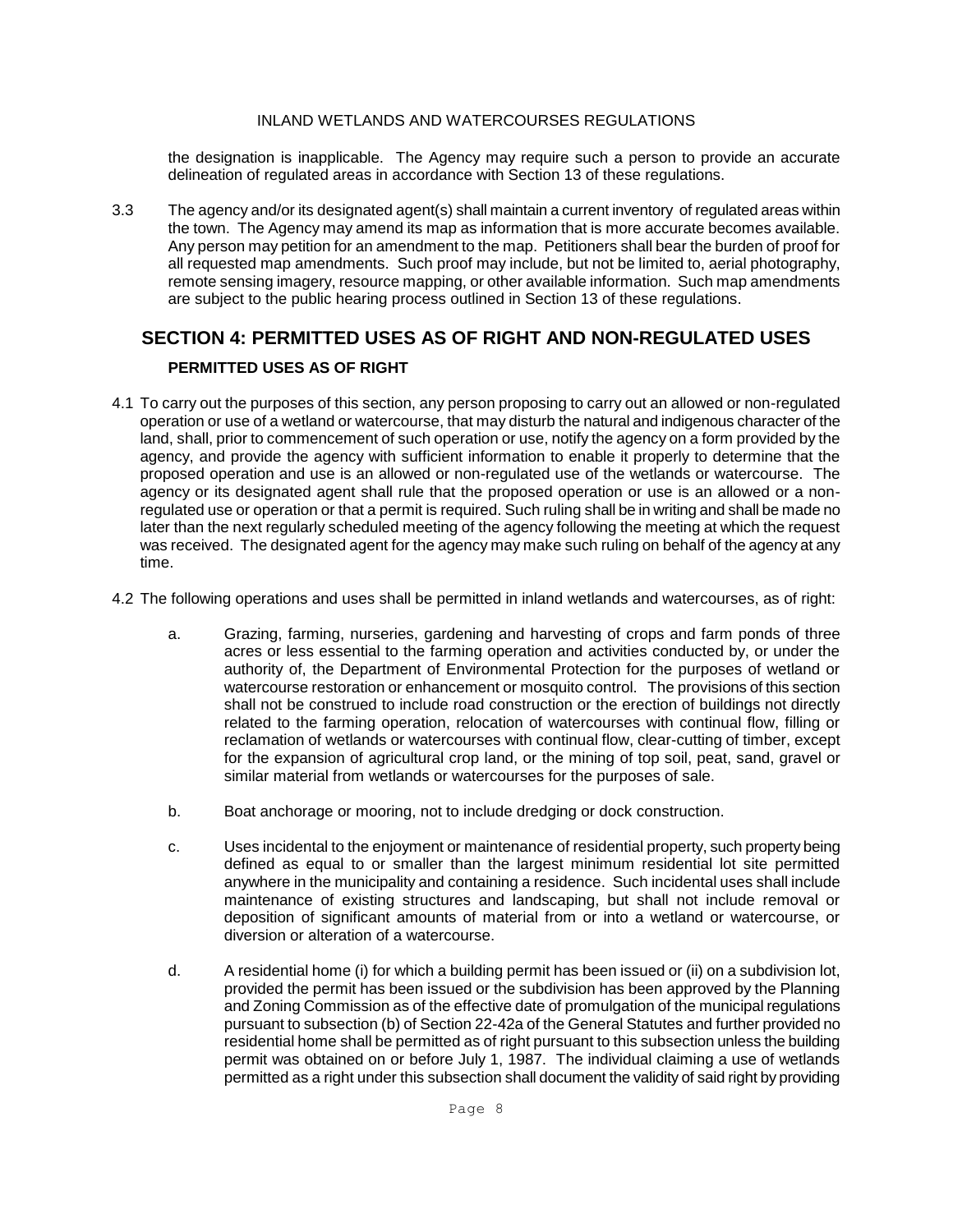a certified copy of the building permit and a site plan showing proposed and existing topographic contours, house and well locations, septic system driveway, approval dates or other necessary information to document his entitlement.

- e. Construction and operation, by water companies as defined by Section 16-1 of the General Statutes or by municipal water supply systems as provided for in section 102, of the General Statutes, of dams, reservoirs and other facilities necessary to the impounding, storage and withdrawal of water in connection with public water supplies except as provided in Sections 22a-401 and 22a-410 of the General Statutes.
- f. Maintenance relating to any drainage pipe which existed before the effective date of any municipal regulations adopted pursuant to section 22a-42a or July 1, 1974, whichever is earlier, provided such pipe is on property which is zoned as residential but which does not contain hydrophytic vegetation. For the purposes of this subdivision, "maintenance" means the removal of accumulated leaves, soil, and other debris whether by hand or machine, while the pipe remains in place.
- 4.3 All activities in **wetlands** or **watercourses** involving filling, excavation, dredging, **clear-cutting**, **clearing,** grading or any other alteration or use of a **wetland** or **watercourse** not specifically permitted by this section and otherwise defined as a regulated area by these regulations shall require a **permit** from the **agency** in accordance with section 5 of these regulations.

### **NON-REGULATED USES**

- 4.4 The following operations and uses shall be allowed as non-regulated uses in **wetlands** and **watercourses**, provided they do not disturb the natural and indigenous character of the **wetland** or **watercourse** by removal or **deposition** of **material**, alteration or obstruction of water flow or **pollution** of the **wetland** or **watercourse**:
	- a. Conservation of soil, vegetation, water, fish, shellfish, and wildlife. Such operation or use may include, but is not limited to, minor work to control erosion, or to encourage proper fish, wildlife and silviculture **management practices.**
	- b. Outdoor recreation including the use of play and sporting areas, golf courses , field trails, nature study, hiking , horseback riding, swimming, skin and scuba diving , camping, boating, water skiing, trapping, hunting, fishing and shell fishing and cross-country skiing where otherwise legally permitted and regulated.

### **SECTION 5: REGULATED ACTIVITIES TO BE LICENSED**

- 5.1 No **person** may conduct or maintain a **regulated activity** without first obtaining a **permit** for such activity from the **agency** and the **agency** may instruct the **designated agent** to determine if the **regulated activity** should come before the **agency** for a **permit**.
- 5.2 Any **person** found to be conducting or maintaining a **regulated activity** without the prior authorization of the **agency**, or violating any other provision of these regulations, shall be subject to the enforcement proceedings and penalties prescribed in section 12 of these regulations and any other remedies as provided by law.
- 5.3 The map of **regulated areas**, entitled "Official Inland **Wetlands** and **Watercourses** Map, Rocky Hill Connecticut" shall serve as boundaries and shall be considered a part of these regulations, and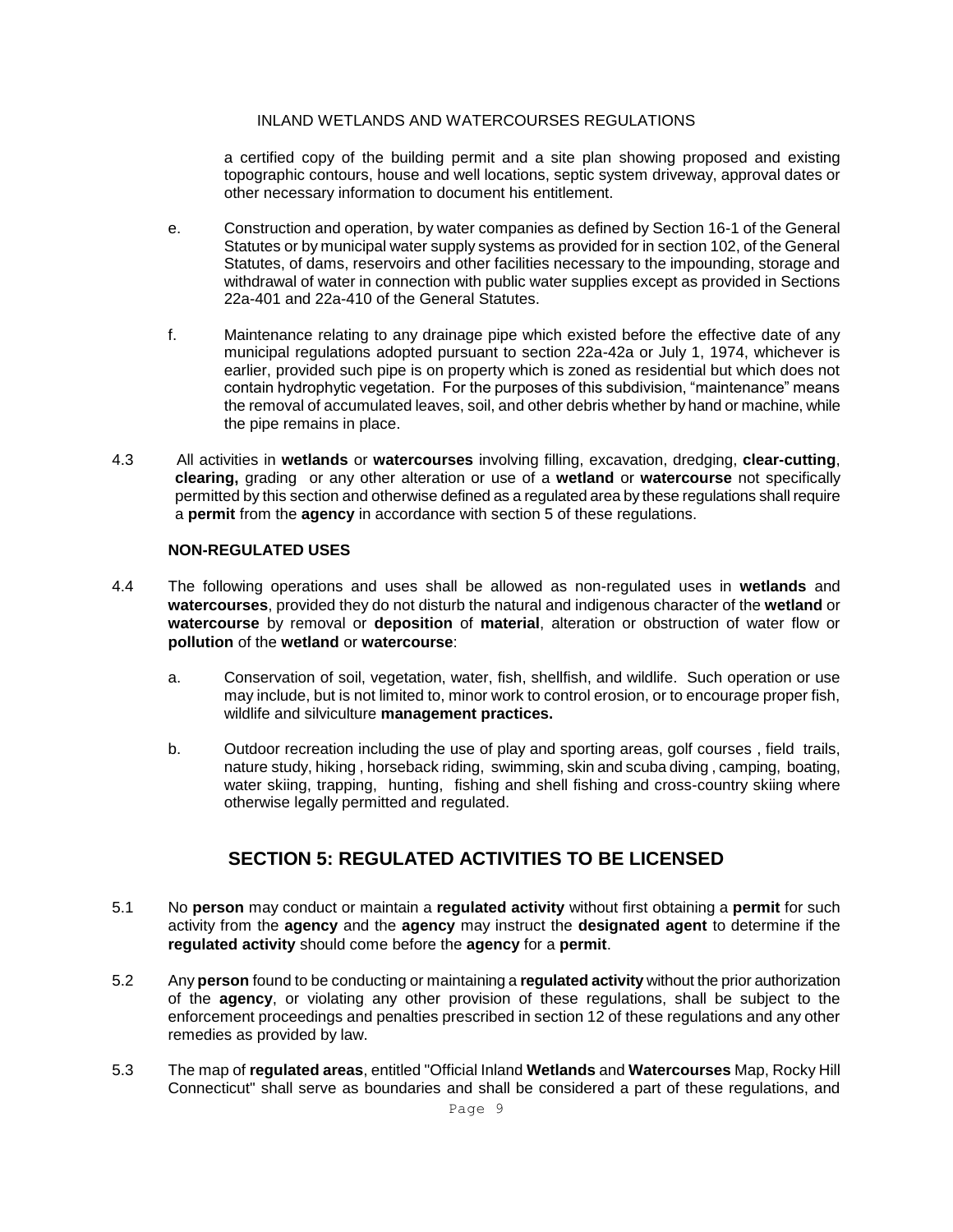copies of said map shall be made available for inspection in the offices of the Town Clerk and the Engineering Department of the **town**.

- 5.4 Changes in regulations including boundaries shall be made pursuant to Section 22a-42a of the **Act**.
- 5.5 The **agency** may, in its discretion supported by substantial evidence on the record, modify the requirement for the **upland review area**. The Commission shall take factors into account such as, but not limited to, topography, wildlife corridors, value of **wetlands** averaging, etc., when modifying this requirement.

### **SECTION 6: APPLICATION REQUIREMENTS**

- 6.1 Any **person** intending to conduct a **regulated activity** shall apply on a form provided by the **agency**. The application shall contain the information described in this section and any other information the **agency** may reasonably require. Application forms may be obtained in the offices of the Rocky Hill Town Engineering Department or the **agency**.
- 6.2 If an application to the Planning and Zoning Commission for subdivision or resubdivision of land involves land containing a **wetland** or **watercourse**, the applicant shall, in accordance with Sections 8-3(g), 8-3c, or 8-26, as applicable, of the **General Statutes**, submit an application for a **permit** to the **agency** in accordance with this section, on or before the day the application is filed with the Planning and Zoning Commission .
- 6.3 The application shall contain such information as is necessary for a fair and informed determination thereon by the **agency**.
- 6.4 A prospective applicant may request the **agency** to determine whether or not a proposed activity involves a significant impact activity.
- 6.5 All applications shall include the following information in writing and/ or on maps or drawings:
	- a. the applicant's name, home and business mailing addresses and telephone numbers;
	- b. the owner's name, mailing address and telephone number and written consent of the land owner if the applicant is not the owner of the land upon which the subject activity is proposed;
	- c. the applicant's interest in the land;
	- d. the geographical location of the land which is the subject of the proposed activity and a description of the land in sufficient detail to allow identification of the inland **wetlands** and **watercourses**, the area(s) (in acres or square feet) of **wetlands** or **watercourses** to be disturbed, soil type(s), and wetland vegetation;
	- e. the purpose and a description of the proposed activity and proposed erosion and sedimentation controls and other **management practices** and mitigation measures which may be considered as a condition of issuing a **permit** for the proposed **regulated activity** including, but not limited to, measures to (1) prevent or minimize pollution or other environmental damage, (2) maintain or enhance existing environmental quality, or (3) in the following order of priority: restore, enhance and create productive **wetland** or **watercourse** resources;
	- f. alternatives considered and subsequently rejected by the applicant and why the alternative as set forth in the application was chosen; all such alternatives shall be diagramed on a site plan or drawing;
	- g. a site plan showing the proposed activity and existing and proposed conditions in relation to **wetlands** and **watercourses** and identifying any further activities associated with, or reasonably related to, the proposed **regulated activity** which are made inevitable by the proposed **regulated activity** and which may have an impact on **wetlands** or **watercourses;**
	- h. names and mailing addresses of adjacent land owners ;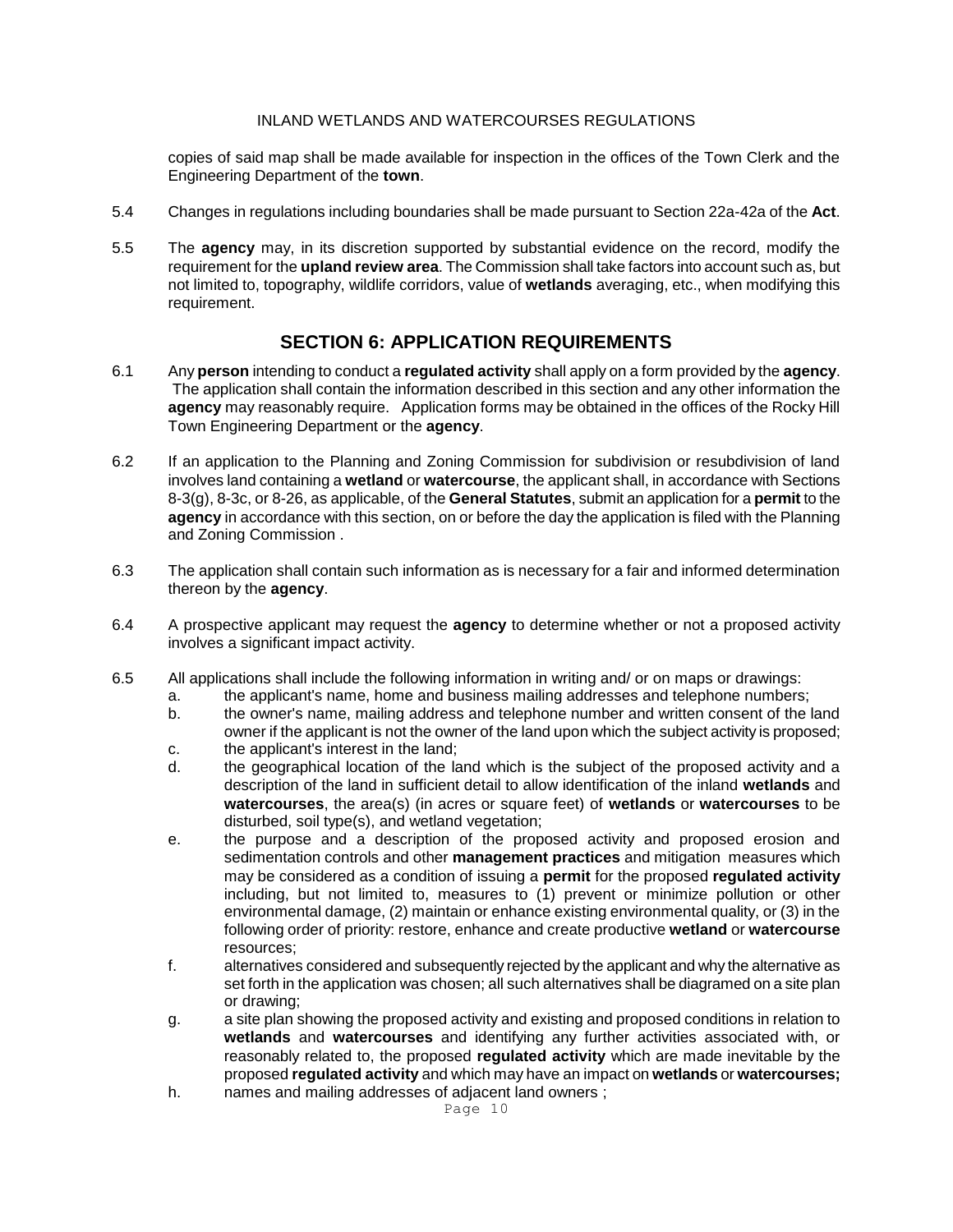- i. statement by the applicant that the applicant is familiar with all the information provided in the application and is aware of the penalties for obtaining a **permit** through deception or through inaccurate or misleading information;
- j. authorization for the members and agents of the **agency** to inspect the subject land, at reasonable times, both before and after a final decision has been issued;
- k. a completed DEP reporting form; the **agency** shall revise or correct the information provided by the applicant and submit the form to the **Commissioner of Environmental Protection** in accordance with Section 22a-39-14 of the Connecticut General Statutes;
- l. any other information the **agency** deems necessary to the understanding of what the applicant is proposing; and
- l. submission of the appropriate filing fee based on the fee schedule established in Section 6.11 of these regulations.
- 6.6 If the proposed activity involves a **significant impact activity** as determined by the **agency**, additional information, based on the nature and anticipated effects of the activity, including but not limited to the following, is required:
	- a. site plans for the proposed activity and the land which will be affected thereby which show existing and proposed conditions, **wetland** and **watercourse** boundaries, land contours, boundaries of land ownership, proposed alterations and uses of **wetlands** and **watercourses**, and other pertinent features of the land and the proposed activity, prepared by a professional engineer, land surveyor, architect or landscape architect licensed by the state, or by such other qualified **person**;
	- b. engineering reports and analyses and additional drawings to fully describe the proposed activity including any filling, excavation, drainage or hydraulic modifications to **watercourses** and the proposed erosion and sedimentation control plan;
	- c. mapping of soil types consistent with the categories established by the National Cooperative Soil Survey of the U.S. Natural Resources Conservation Service; the **wetlands** shall be delineated in the field by a **Soil scientist** and the **soil scientist's** field delineation shall be depicted on the site plans;
	- d. a description of the ecological communities and functions of the **wetlands** or **watercourses** involved with the application and the effects of the proposed activity on these communities and wetland functions;
	- e. a description of how the applicant will change, diminish, or enhance the ecological communities and functions of the **wetlands** or **watercourses** involved in the application and each alternative, and a description of why each alternative considered was deemed neither **feasible** nor **prudent**;
	- f. analysis of chemical or physical characteristics of any fill **material**; and
	- g. **Management practices** and other measures designed to mitigate the impact of the proposed activity.
- 6.7 The applicant shall certify whether:
	- a. any portion of the property on which the **regulated activity** is proposed is located within 500 feet of the boundary of an adjoining **municipality**;
	- b. traffic attributable to the completed project on the site will use streets within the adjoining **municipality** to enter or exit the site;
	- c. sewer or water drainage from the project site will flow through and impact the sewage or drainage system within the adjoining **municipality**; or,
	- d. water run-off from the improved site will impact streets or other municipal or private property within the adjoining **municipality**.
- 6.8 Twelve copies of all application materials shall be submitted to comprise a complete application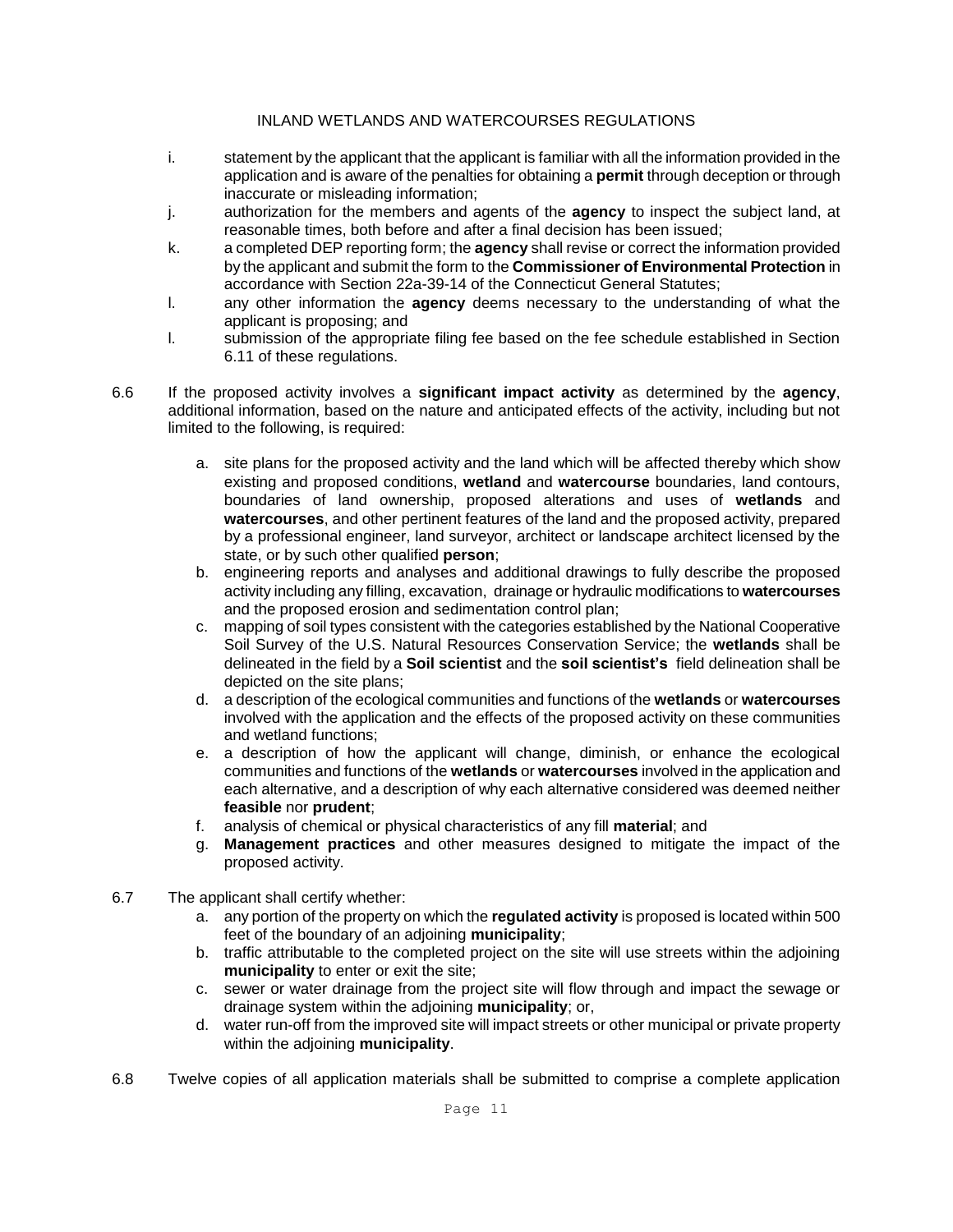unless an applicant is otherwise directed, in writing, by the **agency**.

- 6.9 Any **person** wishing to undertake a **regulated activity** shall apply for a **permit** to the **agency** no less than twenty-one (21) days prior to the **agency's** regular meeting for the application to be included on the agenda. The application form entitled "Application for **permit**" is a part of these regulations. The forms are available in the Engineering Department. The date of receipt of such application shall be the day of the next regularly scheduled meeting of the **agency**, immediately following the day of submission, or thirty-five days after submission, whichever is sooner. Application must be made by the property owner of record or the duly authorized agent of such owner, such authorization to be in writing
- 6.10 All applications shall be accompanied by the appropriate application fee in accordance with the fee schedule in Section 6.11.a.
	- a. Class A **permit** for Declaratory Ruling If the **agency** finds, on the basis of submitted evidence, that a proposed activity or use does not involve any **regulated activity** in a **regulated area**, permission to proceed will be granted forthwith. This permission shall be subject to limitation or revocation if it is later shown that a **regulated activity** in a **regulated area** is a consequence of that proposed activity or use.
	- b. Class B **permit** If the **agency** finds, on the basis of submitted evidence, that a proposed activity or use is a **regulated activity** not having a **significant impact** or major effect, as defined in Section 6.14 of these Regulations, on the **regulated area**, it may allow the activity or use with or without conditions. At the discretion of the **agency**, a bond in a form of a passbook will be required from the **permittee** if a Class B **permit** is issued.
	- c. Class C **permit** If the **agency** finds that the activity applied for does or may have a significant impact or major effect on a **regulated area**, the **agency** shall require information which may include, but need not be limited to the information included on the application form. At the discretion of the **agency**, a bond in a form of a passbook will be required from the **permittee** if a Class C **permit** is issued. Such bond shall be established by the **agency** and shall be enough to cover all the environmental measures and maintenance associated with the development. An agreement form approved by the **agency** shall be used as part of the bond.
	- d. Application to amend Inland **Wetlands** and **Watercourses** Map.
	- e. Application to amend Inland **Wetlands** and **Watercourses** Regulations.

### 6.11 Fee Schedule

- a. Application for **permit**
	- 1. An application for **permit** fee of \$25.00 per lot for subdivisions or \$.02 per square foot of building footprint for site plans whichever is greater will be required for all applications unless the requirements of Section 6.11.a.2. below are met.
	- 2. No application for **permit** fee is required when the application is for a Class A **permit** for a residential property on a lot with an existing single-family dwelling and there is no activity within or impact upon an inland **wetlands** and/or **watercourse**.
	- 3. Upon determination that an Application for **permit** is for a Class C **permit**, an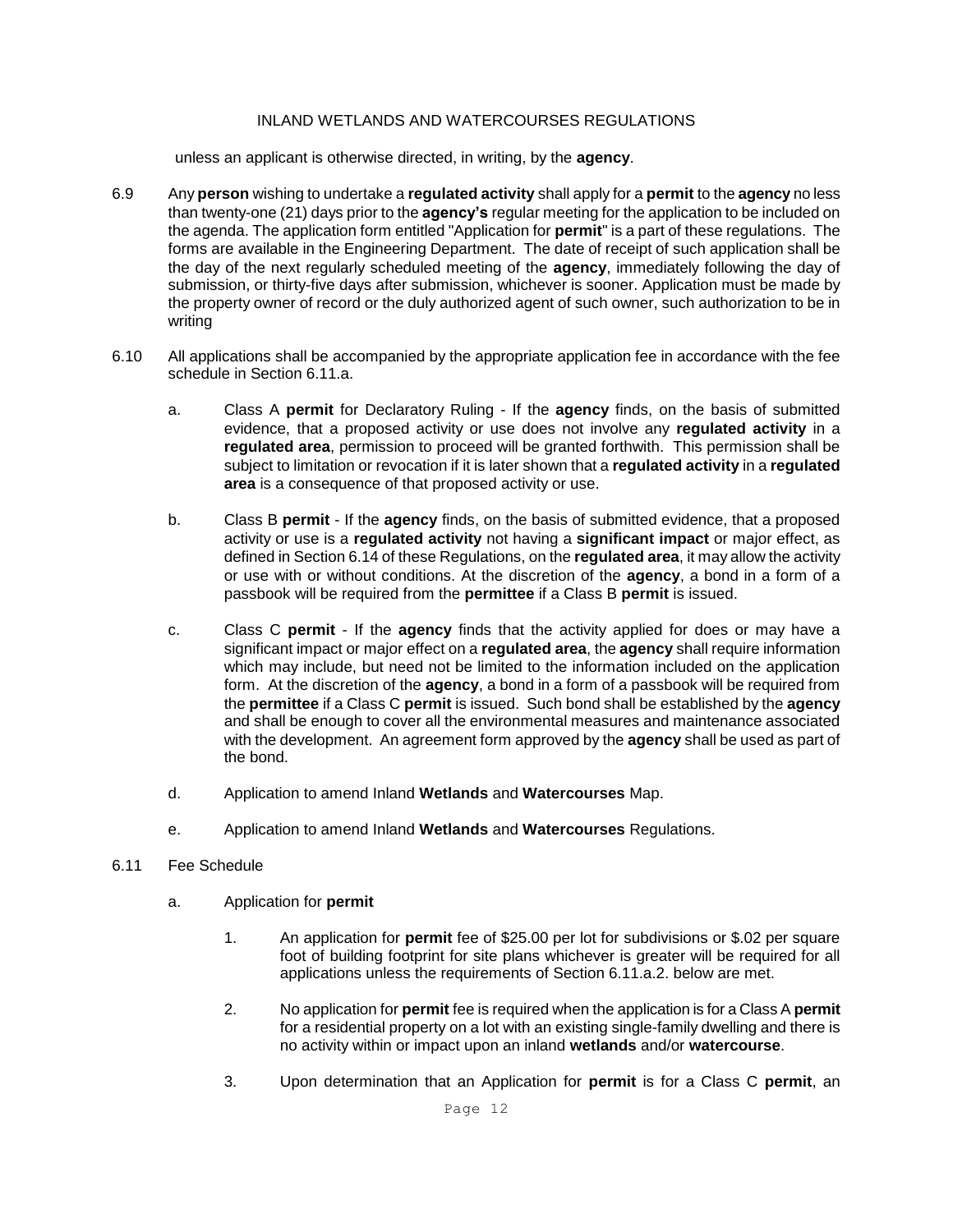additional public hearing fee of \$100.00 for parcels of 0 - 5 acres in size and \$500.00 for parcels greater than five (5) acres shall be required and payment of said fee is due twenty (20) days prior to the commencement of the public hearing. Failure to submit fees will void the application.

- 4. If it is determined that an Application under Section 6.11.a.2 that the application fee under Section 6.11.a.1 is required, **permits** will not be issued until all remaining fees have been paid.
- 5. Application Fee to amend inland **wetlands** and **watercourses** map is \$200.00.
- 6. Application Fee to amend inland **wetlands** and **watercourses** regulations is \$200.00.
- 7. All other applications are subject to a \$50.00 charge.
- 8. A surcharge will be charged on all applications for a **permit** as required by General Statutes Section 22a-27j.
- 9. If the agency finds that the services of an individual/consulting firm is necessary to review a wetlands applications and related document on behalf of the agency, then the agency will choose an individual/consulting firm. The applicant is to bear all cost associated with a review or report generated by the individual/consulting firm. Such fee shall be paid in full [prior to the rendering of a decision]. **upon demand.**

#### b. **Permit** Fees

| Class A Permit                   | 0.00     |
|----------------------------------|----------|
| Class B Permit                   | \$75.00  |
| Class C Permit                   | \$100.00 |
| Amendments to Map                | 0.00     |
| <b>Amendments to Regulations</b> | 0.00     |
| Permit Extension - Class B       | 25.00    |
| Permit Extension - Class C       | 50.00    |
|                                  |          |

The above **permit** Fees are in addition to the Applications Fees in Section 6.11.a**. Permit**s will not be issued until all fees have been paid.

c. Modifications of **permits**

A request to modify the terms and conditions of an existing **permit,** including a class A permit, shall be accompanied by a fee of \$100.00.

d. Discussion Fee

Prior to application, in order to be considered for preliminary discussion, a letter indicating the proposed activity along with a \$50.00 fee shall be submitted to the **agency** twenty-one (21) days prior to the meeting. While the **agency** stands ready to discuss with any **person** a proposed activity, these discussions shall be in no way construed as conceptual approval for **permit** for the activity, or as an indication that the Commission shall subsequently issue a **permit**.

6.12 At any time prior to the approval, the **agency** may require the applicant to provide more information about the **wetlands** and/or **watercourses** in question and/or the proposed activity.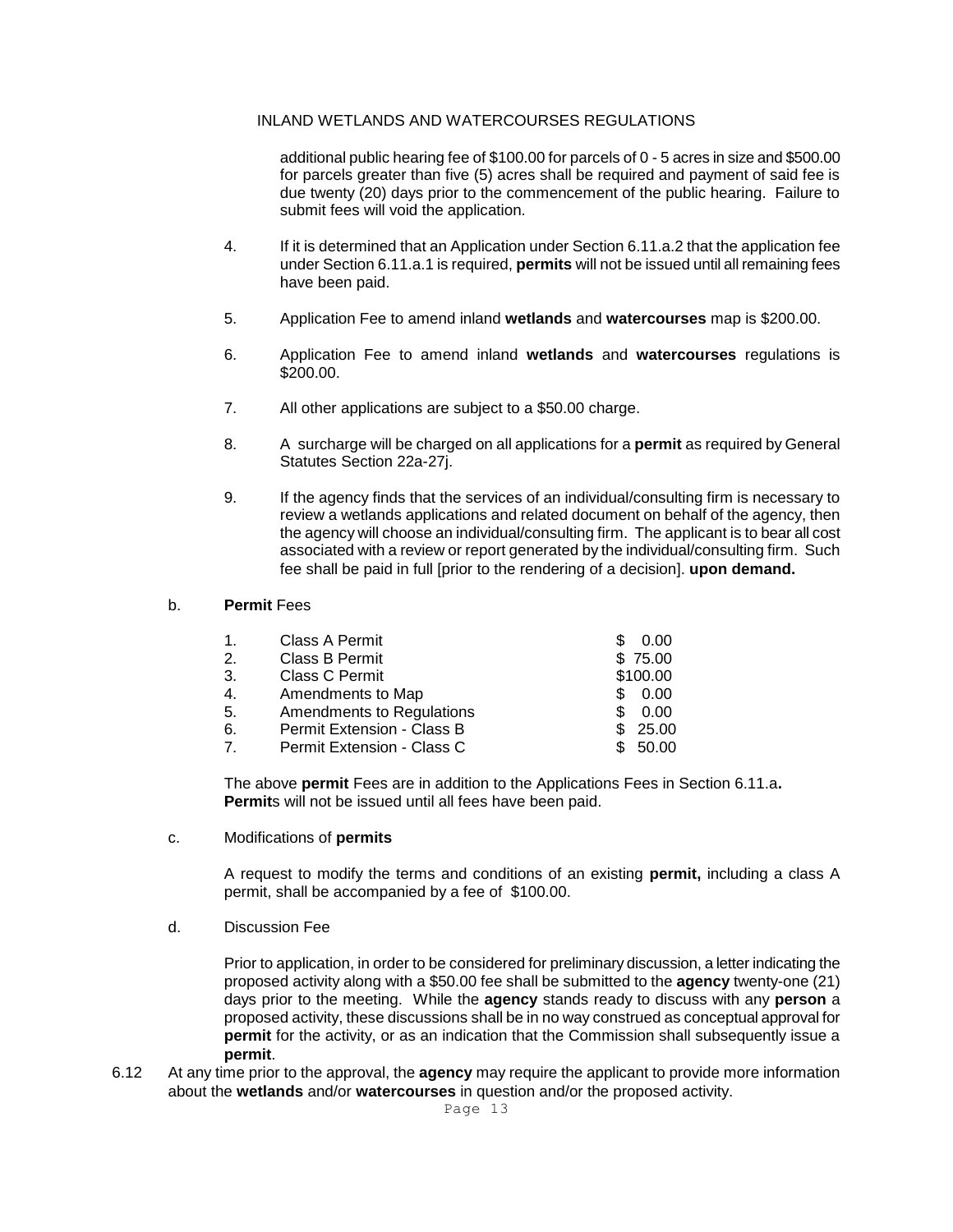- 6.13 In submitting an Application for **permit** to the **agency**, the applicant and/or owner grant permission to the **agency** and its Agents to enter the property for the purposes of reviewing and inspecting the parcel of land that is the subject of the application.
- 6.14 If the **agency** finds, based on the information before it, that the proposal will involve a **significant impact activity**, the applicant shall be required to submit such pertinent information designated on the application form as the **agency** deems necessary to make a decision in the area.
- 6.15 The Agency shall, in accordance with Connecticut General Statutes sections 8-7b(f) and 22a-42b, notify the clerk of any adjoining municipality of the pendency of any application, petition, appeal, request or plan concerning any project on any site in which:
	- a. any portion of the property affected by a decision of the agency is within five hundred feet of the boundary of the adjoining municipality;
	- b. a significant portion of the traffic to the completed project on the site will use streets within the adjoining municipality to enter or exit the site.
	- c. A significant portion of the sewer or water drainage from the project on the site will flow through and significantly impact the drainage or sewerage system within the adjoining municipality; or
	- d. Water runoff from the improved site will impact streets or other municipal or private property within the adjoining municipality.

Such notices shall be made by certified mail, return receipt requested, and shall be mailed within seven days of the date of receipt of the application, petition, appeal, request or plan.

- 6.16 The **agency** shall, in accordance with General Statutes Section 22a-42b, notify the Town Clerk of any adjoining **municipality** of the pendency of any application to conduct a **regulated activity** when:
	- a. Any portion of the property on which the **regulated activity** is proposed is located within 500 feet of the boundary of an adjoining **municipality;** or
	- b. A significant portion of the sewer or water drainage from the project site will flow through and significantly impact the sewage or drainage system within the adjoining **municipality**; or
	- c. Water run-off from the improved site will impact streets or other municipal or private property within the adjoining **municipality**.

Notice of the pendency of such application shall be made by Certified Mail, Return Receipt Requested and shall be mailed within seven (7) days of the date of receipt of the application.

- 6.17 Any application to renew a **permit** shall be granted upon request of the **permit** holder unless the **agency** finds that there has been a substantial change in circumstances which requires a new **permit** application or an enforcement action has been undertaken with regard to the **regulated activity** for which the **permit** was issued, provided no **permit** may be valid for more than ten years.
- 6.18 Applicants are required to alert nearby property owners following similar signage requirements established by the Town of Rocky Hill Planning and Zoning Commission. Signs will be made available by the Town of Rocky Hill Engineering Department.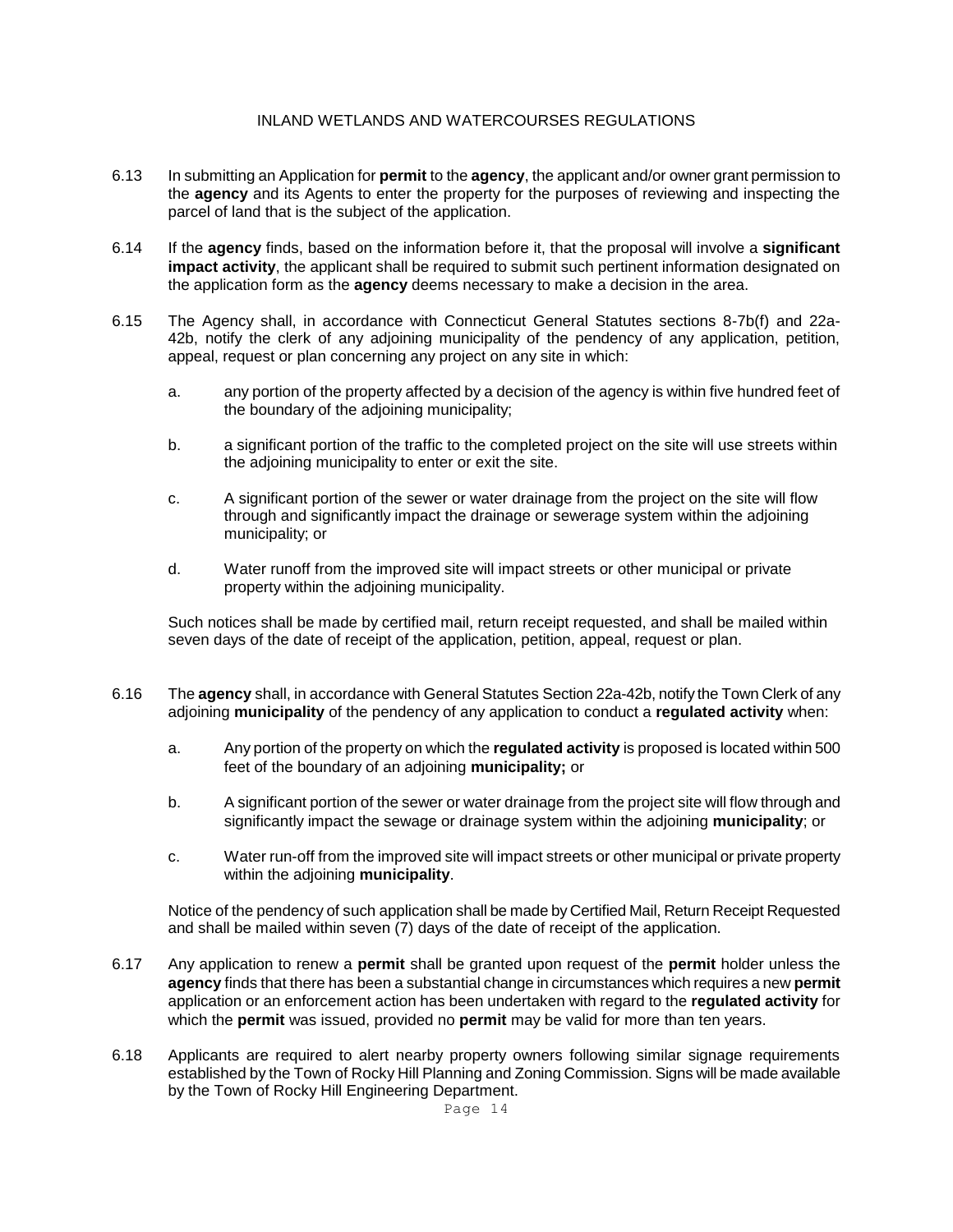### **SECTION 7: PUBLIC HEARINGS**

- 7.1 The inland wetlands agency shall not hold a public hearing on an application unless the inland wetlands agency determines that the proposed activity may have a significant impact on wetends or watercourses, a petition signed by at least twenty-five persons who are eighteen . years of age or older and who reside in the municipality in which the regulated activity is . proposed. Requesting a hearing is filed with the agency not later than fourteen days after the date of receipt of such application, or the agency finds that a public hearing regarding such application would be in the public interest. The agency may issue a permit without a public .hearing provided no petition provided for this section is filed with the agency on or before the .fourteenth day after the date of receipt of the application. Such hearing shall be held no later than sixty-five days after the receipt of such application. All applications and maps and documents relating thereto shall be open for public inspection. At such hearing any person or persons may appear and be heard and may be represented by agent or by attorney.
- 7.2 Notice of the public hearing shall be published at least twice at intervals of not less than two days, the first not more than fifteen days and not fewer than ten days, and the last not less than two days before the date set for the hearing in a newspaper having a general circulation in each town where the affected **wetland** and **watercourse** is located.
- 7.3 Notice of the public hearing shall be mailed to the owner(s) of record of land within 500 feet of the project property no less than fifteen days prior to the day of the hearing.

The applicant, or his legal representative, shall mail notification of the application, which shall be the legal notice provided by the **agent** with the schedule date, time and place of the hearing, to the owners of each parcel or property 500 feet or less distant from the applicant's property. The owners and their address shall be determined from the latest real estate list of the **town** in the Tax Assessor's office. At the hearing, the applicant, or his legal representative, shall submit evidence of the required mailing in the form of U.S. Postal Service Certificates of Mailing, a list showing the office names and addresses of the owners of all properties, and a copy of the notification (including attachments) which were mailed. Certificates can be obtained at the local post office. Failure to follow the notification procedure shall render the application null and void.

7.4 In the case of any application, which is subject to the notification provisions of Section 6.15 of these Regulations, a public hearing shall not be conducted until the Town Clerk of the adjoining **municipality**(ies) has received notice of the pendency of the application. Proof of such notification shall be entered into the hearing record.

## **SECTION 8: CONSIDERATIONS FOR DECISION**

- 8.1 The **agency** may consider the following in making its decision on an application:
	- a. The application and its supporting documentation;
	- b. Public comments, evidence and testimony from a public hearing;
	- c. All relevant facts and circumstances as they affect inland **wetlands** and **watercourses**.
- 8.2 The **agency** may request comments on all applications from the following, but the non-receipt of comments from these agencies shall not delay the proceedings or prejudice the decision;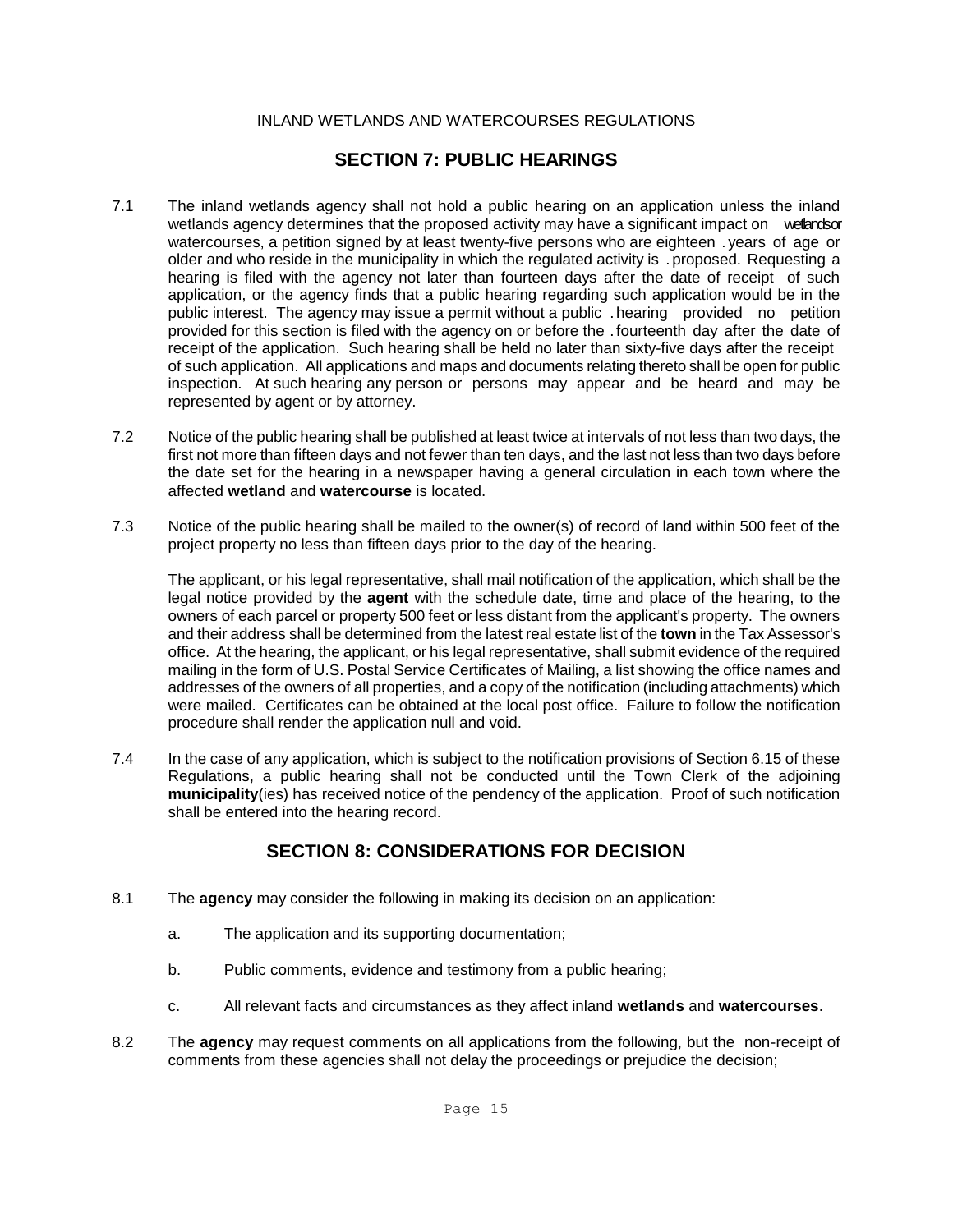- a. Town of Rocky Hill Planning and Zoning Commission;
- b. Town of Rocky Hill staff including but not limited to the Building Inspector, the Town Planner and the Town Engineer;
- c. Town of Rocky Hill Sanitarian or State Department of Health;
- d. Capitol Region Council of Governments or other regional planning agencies;
- e. Appropriate agencies in adjacent **municipalities** which may be affected by the proposed activity;
- f. Other technical agencies or organizations which may have an interest in the proposed activity, for example, the Connecticut River Assembly.
- g. **Individuals and/or consulting firms which are asked to review plans on behalf of the agency.**
- 8.3 The **agency** may submit applications involving significant activities to the **The Local Conservation District** and/or the State of Connecticut Department of Environmental Protection for a report or comment.
- 8.4 Criteria for Decision. In carrying out the purposes and policies of sections 22a-36 to 22a-45, inclusive, of the Connecticut General Statutes, including matters relating to regulating, licensing and enforcing of the provisions thereof, the Agency shall take into consideration all relevant facts and circumstances, including but not limited to:
	- a. the environmental impact of the proposed regulated activity on wetlands or watercourses;
	- b. the applicant's purpose for, and any feasible and prudent alternatives to, the proposed regulated activity which alternatives would cause less or no environmental impact to wetlands or watercourses;
	- c. the relationship between the short term and long term impacts of the proposed regulated activity on wetlands or watercourses and the maintenance and enhancement of long-term productivity of such wetlands or watercourses;
	- d. irreversible and irretrievable loss of wetland or watercourse resources which would be caused by the proposed regulated activity, including the extent to which such activity would foreclose a future ability to protect, enhance or restore such resources, and any mitigation measures which may be considered as a condition of issuing a permit for such activity including, but not limited to, measures to (1) prevent or minimize pollution or other environmental damage, (2) maintain or enhance existing environmental quality, or (3) in the following order of priority: restore, enhance and create productive wetland or watercourse resources;
	- e. the character and degree of injury to, or interference with, safety, health or the reasonable use of property which is caused or threatened by the proposed regulated activity; and
	- f. impacts of the proposed regulated activity on wetlands or watercourses outside the area for which the activity is proposed and future activities associated with or reasonably related to, the proposed regulated activity which are made inevitable by the proposed regulated activity and which may have an impact on wetlands or watercourses.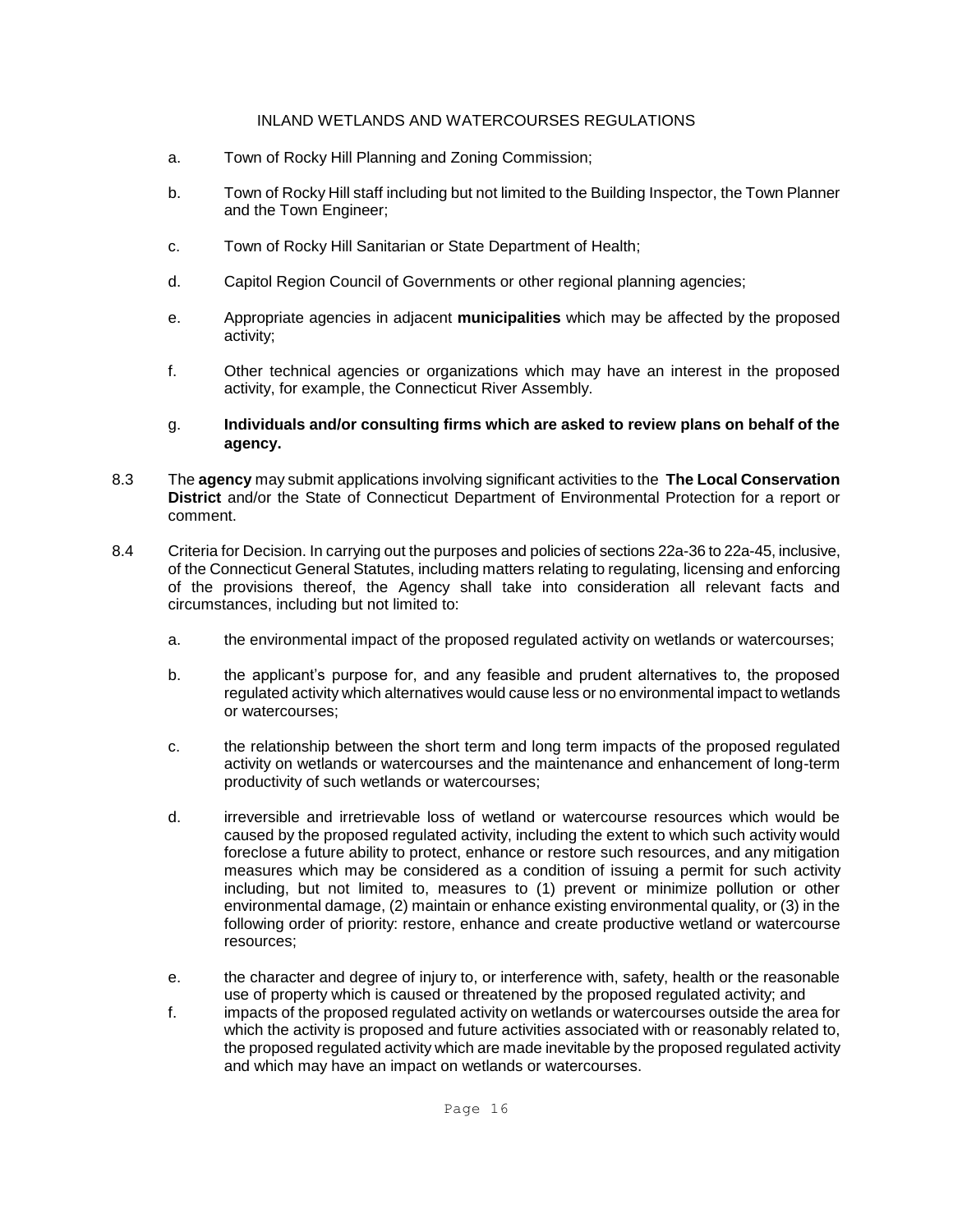- 8.5 In the case of any application, which received a public hearing pursuant to a finding by the agency, that the proposed activity may have a significant impact on wetlands or watercourses, a permit shall not be issued unless the agency finds on the basis of record that a feasible and prudent alternative does not exist. In making this finding, the agency shall consider the facts and circumstances set forth in subsection 8.4 of these regulations. This finding and the reasons therefore shall be stated on the record in writing.
- 8.6 In the case of an application which is denied on the basis of a finding that there may be feasible and prudent alternatives to the proposed regulated activity which have less adverse impact on wetlands or watercourses, the agency shall propose on the record in writing the types of alternatives which the applicant may investigate provided this subsection shall not be construed to shift the burden from the applicant to prove that he is entitled to the permit or to present alternatives to the proposed regulated activity.
- 8.7 For purposes of this section, (1) "wetlands or watercourses" includes aquatic, plant or animal life and habitats in wetlands or watercourses, and (2) "habitats" means areas or environments in which an organism or biological population normally lives or occurs.
- 8.8 A municipal inland wetlands agency shall not deny or condition an application for a regulated activity in an area outside wetlands or watercourses on the basis of an impact or effect on aquatic, plant, or animal life unless such activity will likely impact or affect the physical characteristics of such wetlands or watercourses.
- 8.9 In reaching its decision on any application after a public hearing, the Agency shall base its decision on the record of that hearing. Documentary evidence or other material not in the hearing record shall not be considered by the Agency in its decision A conclusion that a feasible and prudent alternative does not exist does not create a presumption that a permit should be issued. The applicant has the burden of demonstrating that his application is consistent with the purposes and policies of these regulations and section 22a-36 to 22a-45, inclusive, of the Connecticut General Statutes.

## **SECTION 9: DECISION PROCESS AND PERMIT**

- 9.1 The agency or its duly authorized agent acting pursuant to Section 10 of these regulations may grant the application as filed; grant it upon such terms, conditions, limitations or modifications necessary to carry out the purposes of the Act; or deny it. Such terms may include any reasonable measures which would mitigate the impacts of the regulated activity and which would (a) prevent or minimize pollution or other environmental damage, (b) maintain or enhance existing environmental quality, or (c) in the following order of priority: restore, enhance and create productive wetland or watercourse resources.
- 9.2 No later than sixty-five (65) days after receipt of an application, the Agency may hold a public hearing on such application. At such hearing any person or persons may appear and be heard and may be represented by agent or attorney. The hearing shall be completed within thirty-five (35) days of its commencement. Action shall be taken on applications within thirty-five (35) days after completion of a public hearing. In the absence of a public hearing, action shall be taken on applications within sixtyfive (65) days from the date of receipt of the application. The applicant may consent to one or more extensions of the periods specified in this subdivision, provided the total extension of all such periods shall not be for longer than sixty-five (65) days, or may withdraw the application. The failure of the Agency to act within any time period specified in this subdivision, or any extension thereof, shall not be deemed to constitute approval of the application. An application deemed incomplete by the Agency shall be withdrawn by the applicant or denied by the Agency.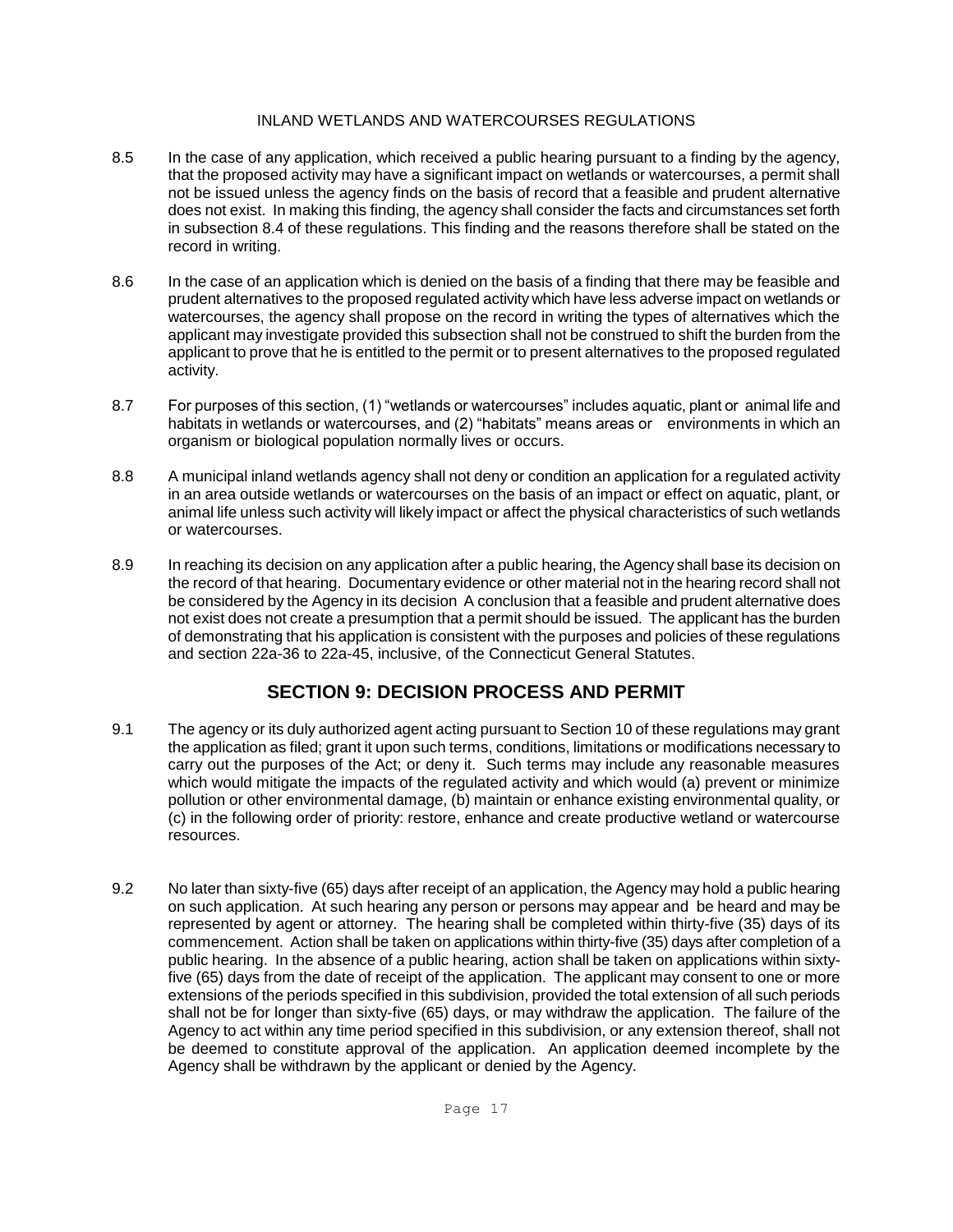- 9.3 The **agency** shall state upon its record the reasons and bases for its decision and, in the case of any public hearing, such decision shall be based fully on the record of such hearing and shall be in writing and shall incorporate a statement relative to the consideration of **feasible** and **prudent** alternatives .
- 9.4 The **agency** shall notify the applicant and any named parties to the proceeding of its decision within fifteen (15) days of the date of the decision by Certified Mail, Return Receipt Requested, and the **agency** shall cause notice of its order in the issuance or denial of the **permit**, to be published in a newspaper having general circulation in the **town** wherein the inland **wetland** or **watercourse** lies. In any case in which such notice is not published within such fifteen-day period, the applicant may provide for the publication of such notice within ten days thereafter. A copy of all decisions shall be forwarded to the **Commissioner of Environmental Protection** in such a form as prescribed by the Commissioner.
- 9.5 If the **agency** denies a **permit**, the application shall not be resubmitted within one year unless the proposal is modified in a fashion that substantially changes the impacts which resulted in the denial. Such submittal shall take the form of a new application.
- 9.6 Any **permit** issued pursuant to these regulations shall be valid for five years. Any **regulated activity** approved by the **agency** shall be completed within one year from the time such activity is commenced provided the **agency** may establish a specific time period within which any **regulated activity** shall be conducted and may require that an activity, once commenced, be completed within a time period of less than one year and further provided the **agency** may extend (1) the time period of the original **permit** provided such period shall not extend beyond ten years from the date such **permit** was granted, or (2) the time period within which an activity, once commenced, is required to be completed.
- 9.7 If work required under a **permit** is not completed within the time specified in the **permit**, or an extension granted by the **agency**, the **permittee** shall be considered in violation of these regulations and subject to the penalties of Section 22a-44 of the **Act** and local ordinances.
- 9.8 No **permit** shall be assigned or transferred without the written permission of the **agency**. Following an appearance before the **agency** by the new **permittee**, the **agency** may require a new application from the assignee or transferee.
- 9.9 If a bond or insurance is required in accordance with section 11 of these regulations, no **permit** shall be issued until such bond or insurance is provided.
- 9.10 General provisions in the issuance of all **permits:** 
	- a. In evaluating applications in which the **agency** relied in whole or in part on information provided by the applicant, if such information subsequently proves to be false, deceptive, incomplete, or inaccurate, the **permit** may be modified, suspended, or revoked. See Section 12.3(b).
	- b. All **permit**s issued by the **agency** are subject to and do not derogate any present or future rights or powers of the **agency** or the **town**, and convey no rights in real estate or **material** nor any exclusive privileges, and are further subject to any and all public and private rights and to any federal, state, and municipal laws or regulations pertinent to the property or activity.
	- c. If the activity authorized by the **permit** also involves an activity or a project which requires planning, zoning or subdivision approval , special Permit, variance or special exception, no work pursuant to the **wetlands permit** may begin until such approval is obtained.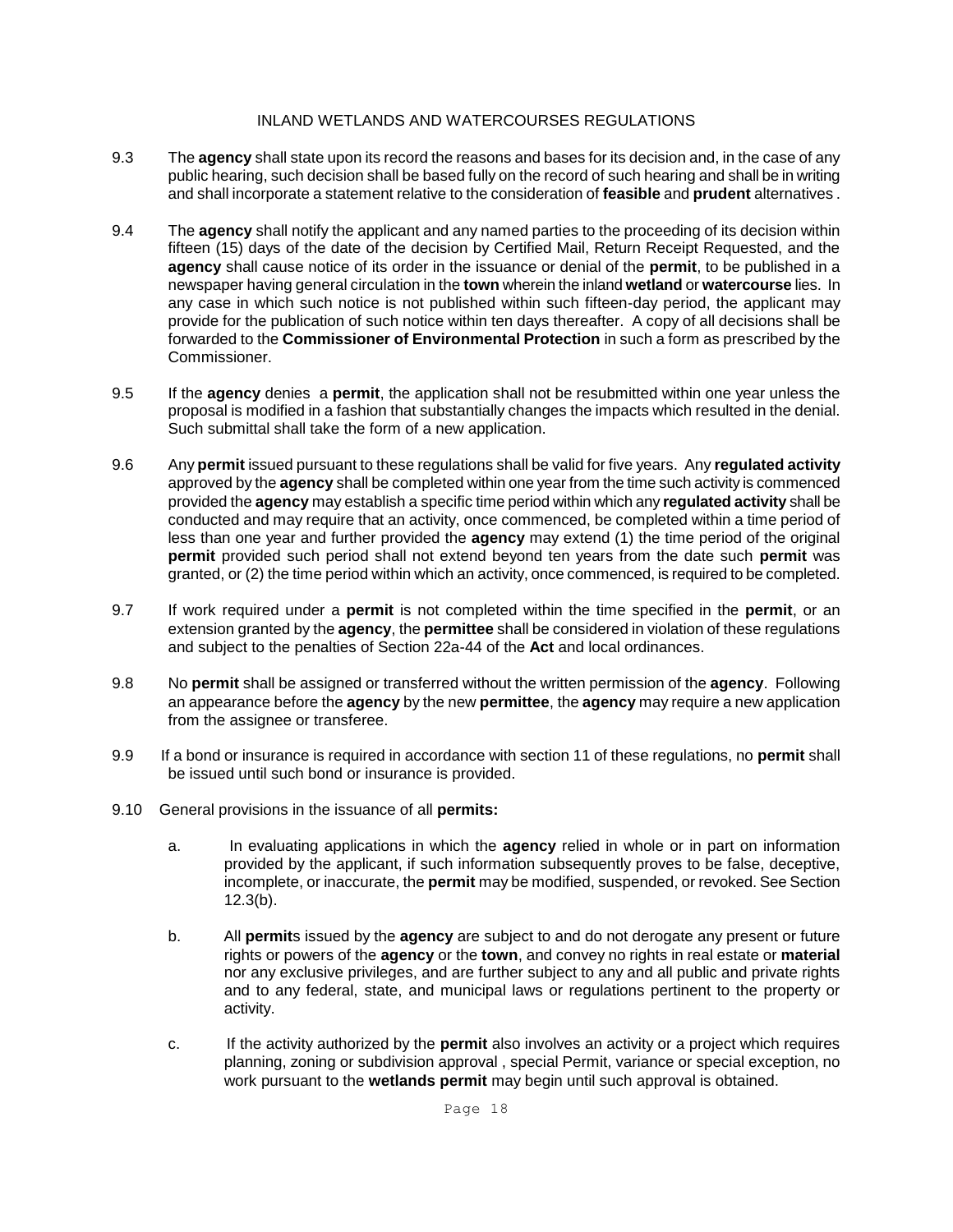- d. The **permittee** shall take such necessary steps consistent with the terms and conditions of the Permit, to control storm water **discharges** and to prevent erosion and sedimentation and to otherwise prevent **pollution** of **wetlands** and **watercourses**.
- e. If a **permit** requires a **conservation easement** on the property, no work shall commence on the project until the **conservation easement** is reviewed and approved by the **agency** and filed in the Rocky Hill Land Records . The **conservation easement** shall be in a form prescribed by the **agency**.

## **SECTION 10: ACTION BY DULY AUTHORIZED AGENT**

- 10 .1 The **agency** may delegate to its duly authorized **agent** the authority to approve or extend an activity that is not located in a **wetland** or **watercourse** when such **agent** finds that the conduct of such activity would result in no greater than a minimal impact on any **wetlands** or **watercourses** provided such **agent** has completed the comprehensive training program developed by the **Commissioner of Environmental Protection** pursuant to Section 22a-39 of the **General Statutes.** Requests for such approval shall be made on a form provided by the **agency** and shall contain the information listed under section 6 of these regulations and any other information the **agency** may reasonably require. Notwithstanding the provisions for receipt and processing applications prescribed in sections 6, 7 and 8 of these regulations, such **agent** may approve or extend such an activity at any time.
- 10.2 Any **person** receiving such approval from such **agent** shall, within ten days of the date of such approval, publish, at the applicant's expense, notice of the approval in a newspaper having a general circulation in the **town** wherein the activity is located or will have an effect. Any **person** may appeal such decision of such **agent** to the **agency** within fifteen (15) days after the publication date of the notice and the **agency** shall consider such appeal at its next regularly scheduled meeting provided such meeting is no earlier than three business days after receipt by such **agency** or its **agent** of such appeal. Any **person** may appear and be heard at the meeting held by the **agency** to consider the subject appeal. The **agency** shall, at its discretion, sustain, alter, or reject the decision of its **agent** or require an application for a **permit** in accordance with section 6 of these regulations.

## **SECTION 11: BONDS AND INSURANCE**

- 11.1 A performance bond and/or a maintenance bond in an amount and form approved by the **agency** may be required upon approval of the application and prior to issuance of a **permit**.
- 11.2 The bond or surety shall be conditioned on compliance with all provisions of these regulations and the terms, conditions and limitations established in the **permit**.
- 11.3 The **agency** may require the applicant to certify that it has public liability insurance against liability which might result from the proposed operation or use of the **wetlands** or **watercourses** covering any and all damage which might occur within two (2) years of completion of such operations, in an amount to be determined by the **agency** commensurate with the **regulated activity**.
- 11.4 Bonding procedure as per Section 6.10c may be incorporated if the Commission deems necessary.

## **SECTION 12: ENFORCEMENT**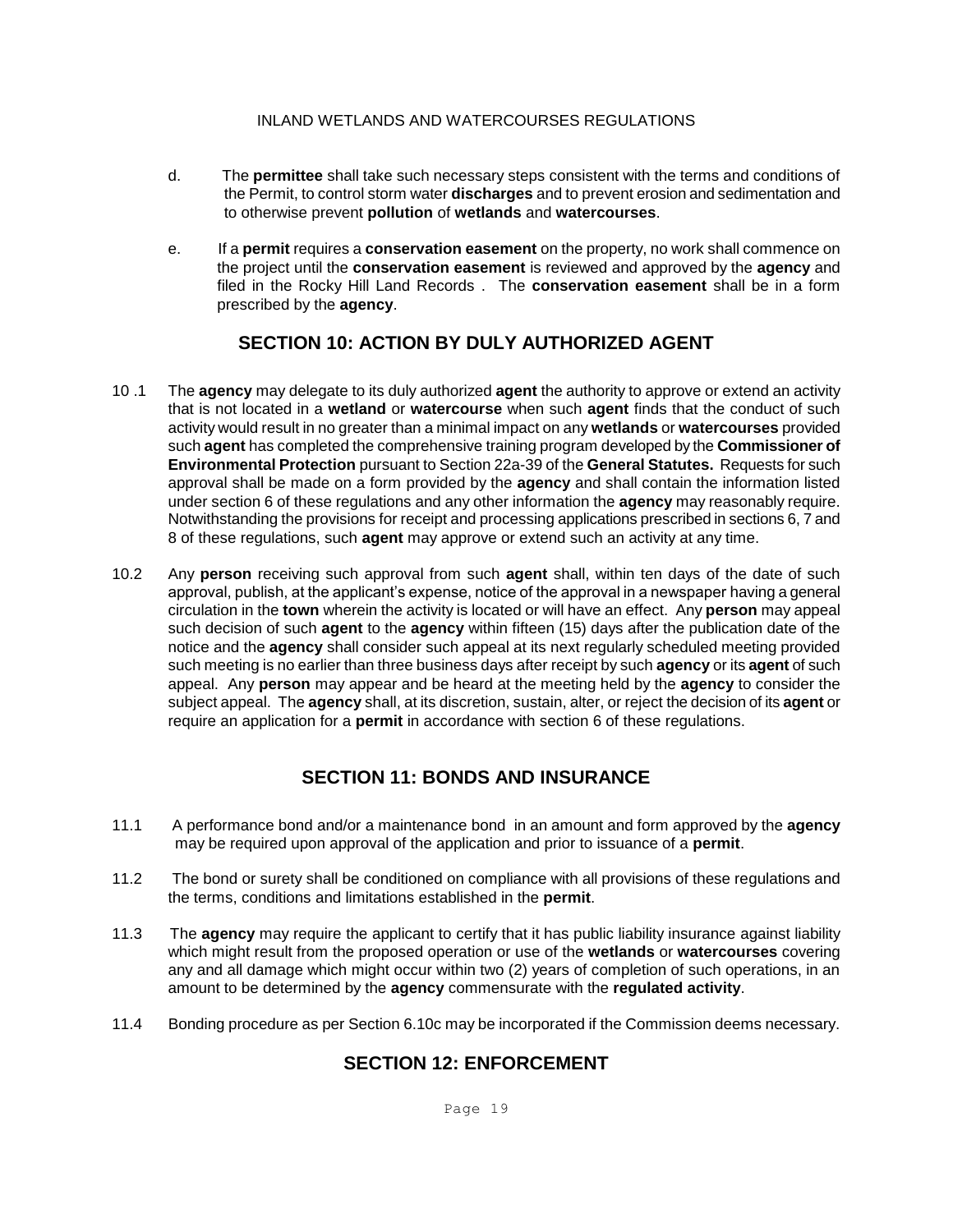- 12.1 The **agency** may appoint an **agent** or **agents** to act in its behalf with the authority to inspect property, except the living quarters, and issue notices of violation or cease and desist orders and carry out other actions or investigations necessary for the enforcement of these regulations.
- 12.2 As a condition of a **permit**, the **agency** or its agent may make regular inspections, at reasonable hours, of all **regulated activities** for which **permit**s have been issued under these regulations.
- 12.3 If the **agency** or its duly authorized agent finds that any **person** is conducting or maintaining any activity, facility or condition which is in violation of the **Act** or these regulations, the **agency** or its duly authorized **agent** may:
	- a. Issue a written order by Certified Mail, Return Receipt Requested, to such **person** conducting such activity or maintaining such facility or condition to immediately cease such facility or to correct such facility or condition. Within ten (10) calendar days of the issuance of such order the **agency** shall hold a hearing to provide the **person** an opportunity to be heard and show cause why the order should not remain in effect. The **agency** shall consider the facts presented at the hearing and within ten (10) calendar days of the completion of the hearing notify the **persons** by certified mail that the original order remains in effect, that a revised order is in effect, or that the order has been withdrawn. The **agency** shall publish notice of its decision in a newspaper having general circulation in the **municipality**. The original order shall be effective upon issuance and shall remain in effect until the **agency** affirms, revises or withdraws the order. The issuance of an order pursuant to this section shall not delay or bar an action pursuant to Section 22a-44(b) of the **General Statutes**;
	- b. Suspend or revoke a **permit** if it finds that the applicant has not complied with the terms, conditions or limitations set forth in the **permit** or has exceeded the scope of the work as set forth in the application including application plans. Prior to revoking any **permit**, the **agency** shall issue notice to the **permittee**, personally or by Certified Mail, Return Receipt Requested, setting forth the facts or conduct which warrants the intended action. At the show cause hearing the **permittee** shall be given an opportunity to show that the **permittee** is in compliance with its **permit** and any and all requirements needed for retention of the **permit**. The **permittee** shall be notified of the **agency**'s decision to suspend, revoke, or maintain a **permit** by personal service or Certified Mail, Return Receipt Requested, within fifteen (15) days of the day of its decision;
	- c. Issue a notice of violation to such **person** conducting such activity or maintaining such facility or condition, stating the nature of the violation, the jurisdiction of the **Agency**, and prescribing the necessary action and steps to correct the violation including, without limitation, halting work in **wetlands** or **watercourse**. The **agency** may request that the individual appear at the next regularly scheduled meeting of the **agency** to discuss the unauthorized activity, and/or provide a written reply to the notice or filing a proper application for the necessary **permit**. Failure to carry out the action(s) directed in a notice of violation may result in issuance of the order provided in subsection (a) above or other enforcement proceedings as provided by law.
- 12.4 Damage or problems to property immediately downstream or upstream of an area on which a **regulated activity** is to be or is being conducted may be deemed the responsibility of the **permittee**. Such damage includes, but is not limited to, siltation of Inland **wetlands** and/or **watercourses** or culverts, or flooding of adjacent properties.
- 12.5 Any **person** who commits, takes part in, or assists in any violation of any provision of these regulations, or of conditions imposed by these regulations, shall be fined not more than one thousand dollars (\$1,000) for each offense. Each violation of said regulation shall be a separate and distinct offense,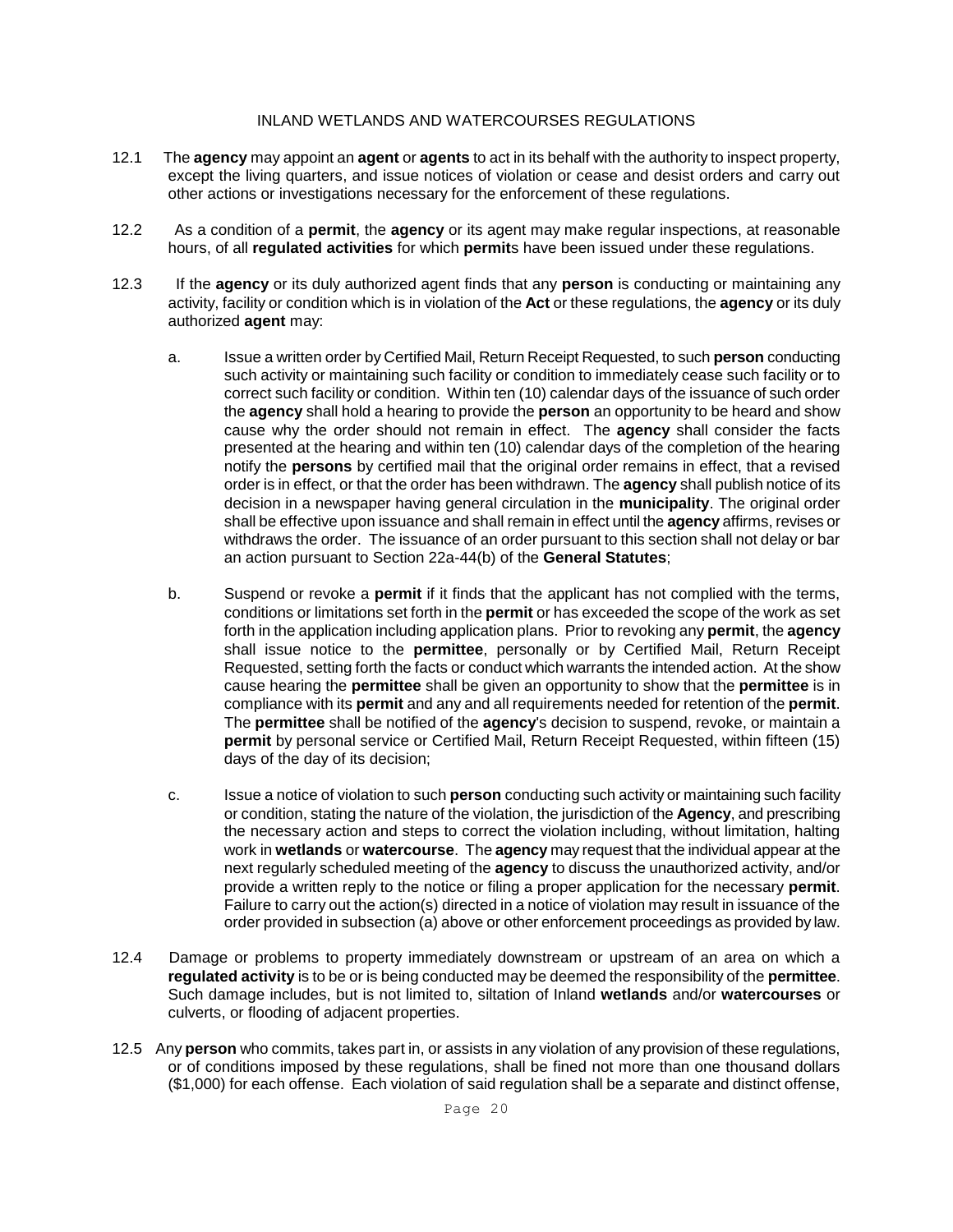and, in the case of a continuing violation, each day's continuance thereof shall be deemed to be a separate and distinct offense. The Superior Court, as provided in **General Statutes** Section 22a-44, in an action brought by the **municipality**, or any **person**, shall have jurisdiction to restrain a continuing violation of said regulation and to issue orders directing that the violation be corrected or **removed**. All costs, fees and expenses in connection with such action shall be assessed as damages against the violator together with reasonable attorney's fees which may be allowed, all of which shall be awarded to the **municipality** and/or **persons** which brought such action.

### **SECTION 13: AMENDMENTS**

13.1 These regulations and the official inland **wetlands** and **watercourses** Map for the Town of Rocky Hill may be amended, from time to time, by the **agency** in accordance with changes in the **General Statutes** or regulations of the State **Department of Environmental Protection**, or as new information regarding soils, hydrology or botanical species, peculiar to Inland **wetlands** and **watercourses** in the Town of Rocky Hill, becomes available.

An application filed with the **agency** which is in conformance with the applicable inland **wetlands** regulations as of the date of the receipt of such application shall not be required thereafter to comply with any change in inland **wetland** regulations, including changes to setbacks and **upland review areas** , taking effect on or after the date of such receipt and any appeal from the decision of such **agency** with respect to such application shall not be dismissed by the Superior Court on the grounds that such a change has taken effect on or after the date of such receipt.

- 13.2 These regulations and the Town of Rocky Hill inland **wetlands** and **watercourses** map shall be amended in the manner specified in Section 22a-42a of the **General Statutes**, as amended. The **agency** shall provide the **Commissioner of Environmental Protection** with a copy of any proposed regulations and notice of the public hearing to consider any proposed regulations or amendments thereto, except determinations of boundaries, at least thirty-five days before the public hearing on their adoption.
- 13.3 Petitions requesting changes or amendments to the inland **wetlands** and **watercourses** map, Rocky Hill, Connecticut shall contain at least the following information:
	- a. The applicant's name, address and telephone number;
	- b. The owner's name (if not the applicant), address, telephone number, and a written consent to the proposed action set forth in the application;
	- c. Applicant's interest in the land;
	- d. The geographic location of the property involved in the petition including a description of the land in sufficient detail to allow identification of the disputed wetland or **watercourse** areas;
	- e. The reasons for the requested action;
	- f. The names and addresses of adjacent property owners; and
	- g. A map showing proposed development of the property.
- 13.4 The **agency** may require the property owner to present documentation by a **soil scientist** that the land in question does not have a soil type classified by the National Cooperative Soils Survey as poorly drained, very poorly drained, alluvial, or flood plain. Such documentation includes a map of the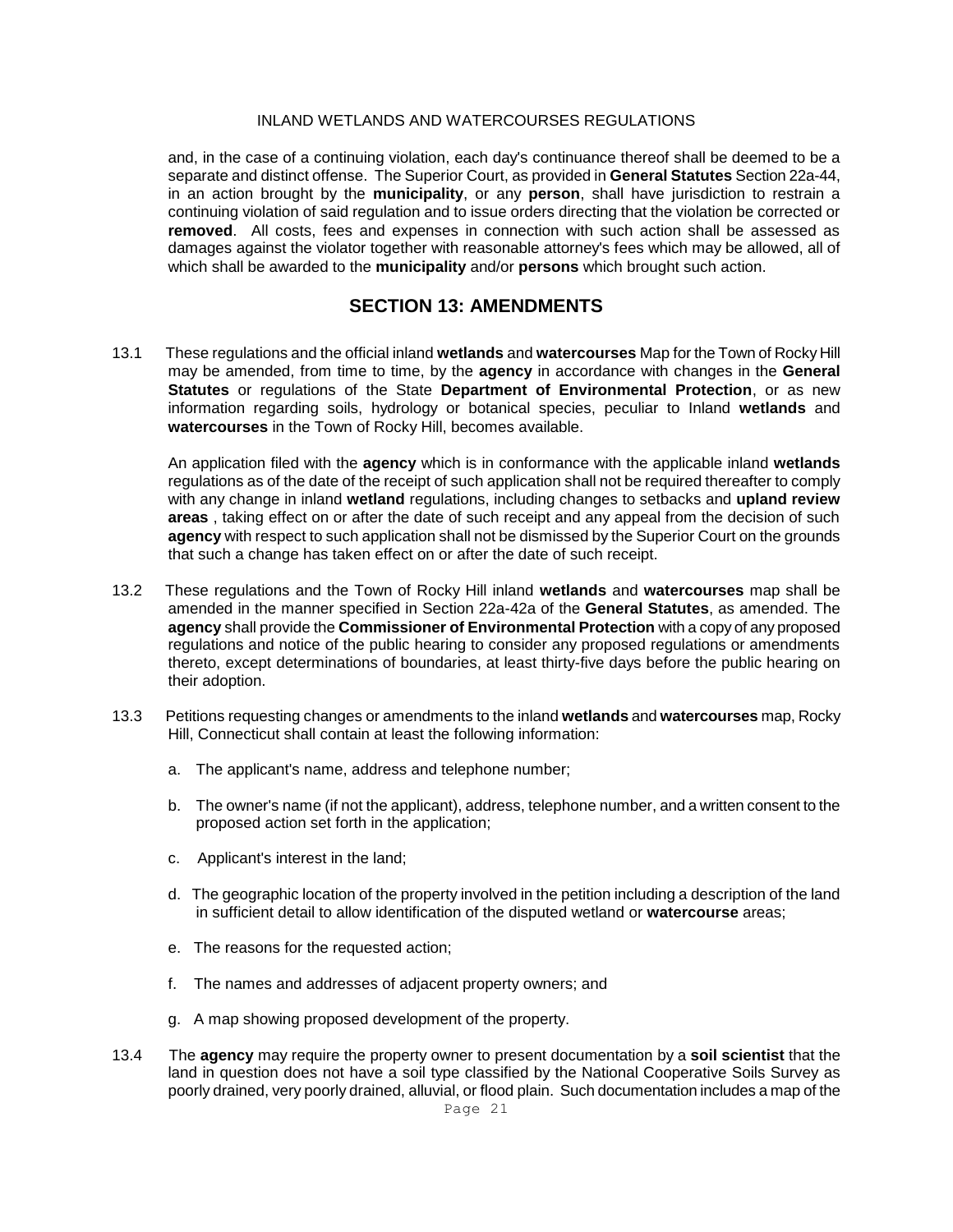land in question signed by a **soil scientist** on which the flag locations defining the boundaries of the regulated soil types are depicted.

- 13.5 **Watercourses** shall be delineated by a **soil scientist**, geologist, ecologist, or any other qualified individual.
- 13.6 A public hearing shall be held on petitions to amend the regulations and the Inland Wetlands and Watercourses Map. Notice of the hearing shall be published in a newspaper having a general circulation in the municipality where the land that is the subject of the hearing is located at least twice at intervals of not less than two days, the first not more than fifteen days, nor less than ten days, and the last not less than two days before the date set for the hearing. All materials including maps and documents relating to the petition shall be open for public inspection.
- 13.7 The Agency shall hold a public hearing on a petition to amend the regulations and the Inland Wetlands and Watercourses Map within sixty-five (65) days after receipt of such petition. The hearing shall be completed within thirty-five (35) days after commencement. The Agency shall act upon the changes requested in such petition within sixty-five (65) days after completion of such hearing. At such hearing, any person or persons may appear and be heard and may be represented by agent or attorney. The petitioner may consent to one or more extensions of any period specified in this subsection provided the total extension of all such periods shall not be for longer than sixty-five (65) days or may withdraw such petition. Failure of the agency to act within any time period specified in this subsection or any extension thereof, shall not be deemed to constitute approval of the petition.

The petitioner may consent to one or more extensions of the periods specified in this subsection for the holding of the hearing and for action on such petition, provided the total extension of any such period shall not be for longer than the original period as specified in this subsection, or may withdraw such petition. The failure of the **agency** to act within any time period specified in this subsection, or any extension thereof, shall not be deemed to constitute approval of the petition.

13.8 The **agency** shall make its decision and state, in writing, the reasons why the change in the inland **wetlands** and **watercourses** map was made.

## **SECTION 14: APPEALS**

- 14.1 Appeal of actions of the **agency** shall be made in accordance with the provisions of Section 22a-43 of the **General Statutes**, as amended.
- 14.2 Notice of such appeal shall be served upon the agency and the Commissioner of Environmental **Protection**

## **SECTION 15: CONFLICT AND SEVERANCE**

- 15.1 If there is a conflict between the provisions of these regulations, the provision which imposes the most stringent standards for the use of **wetlands** and **watercourses** shall govern. The invalidity of any word, clause, sentence, section, part, subsection, subdivision or provision of these regulations shall not affect the validity of any other part which can be given effect without such invalid part or parts.
- 15.2 If there is a conflict between any provision of these regulations and the provision of the act, the provisions of the Act shall govern.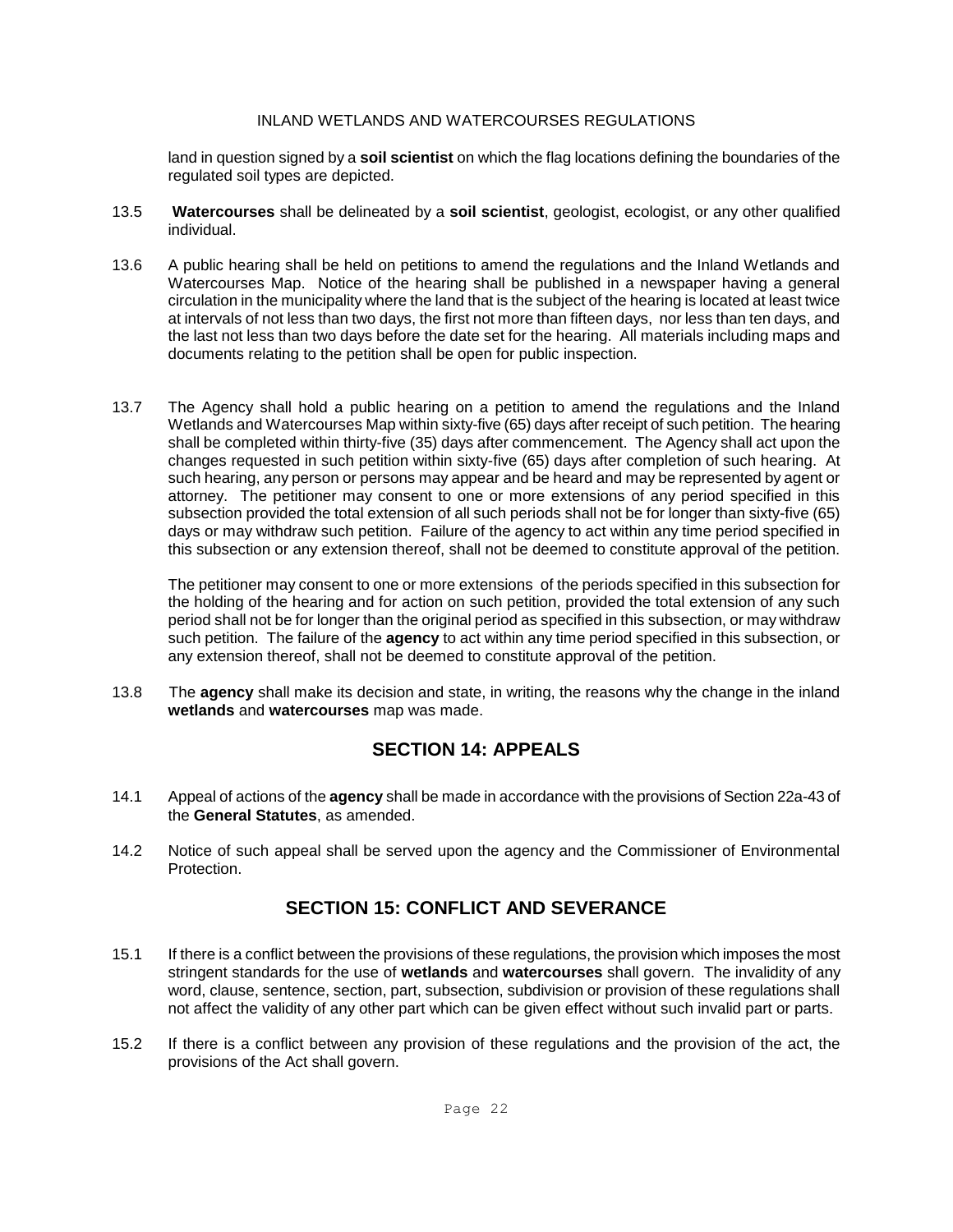### **SECTION 16: OTHER PERMITS**

16.1 Nothing in these regulations shall obviate the requirements for the applicant to obtain any other assents, **permits** or **licenses** required by law or regulation by the **town,** State of Connecticut and the Government of the United States or any other political subdivision thereof including any approval required by the Connecticut Department of Environmental Protection and the U.S. Army Corps of Engineers . Obtaining such assents, **permits** or **licenses** is the sole responsibility of the applicant.

### **SECTION 17: RECORDS RETENTION AND DISPOSITION**

- 17.1 The Agency and Town Clerk for the Town shall retain complete administrative records of Agency actions and dispose of such records in accordance with the retention/disposition schedules set for in section.
- 17.2 The public records administrator of the Connecticut State Library established the following new records retention/disposition schedules for municipal Inland Wetlands Agencies effective April 24, 1989:

| <b>Record Title</b>                                            | <b>Minimum Retention</b><br><b>Required in Agency</b> | <b>Town Clerk</b> |
|----------------------------------------------------------------|-------------------------------------------------------|-------------------|
| Applications (inc. supporting<br>materials)                    | 10 years                                              |                   |
| <b>Decision Letters</b>                                        | 10 years                                              | Permanent         |
| <b>Approved Site Plans</b>                                     | 10 years                                              |                   |
| <b>Legal Notices</b>                                           | 10 years                                              | Permanent         |
| <b>Staff and Public Written Testimony</b><br>(hearing records) | 10 years                                              |                   |
| Minutes of Meetings and Public<br>Hearings                     | 15 years                                              | Permanent         |
| <b>Tapes, Audio-Inland Wetland Matters</b>                     | 4 years                                               |                   |
| Notices of Violation and Orders                                | 10 years                                              |                   |
| Text of Changes Adopted in<br>Regulations                      | Continuous Update/<br>Permanent                       |                   |
| General Correspondence Issued or<br>Received                   | 5 years                                               |                   |

## **SECTION 18: EFFECTIVE DATE OF REGULATIONS**

18.1 These regulations including the inland **wetlands** and **watercourses** map, application forms, fee schedule and amendments thereto, shall become effective upon filing in the Office of the Town Clerk of Rocky Hill and publication of a notice of such action in a newspaper having general circulation in the Town of Rocky Hill, Connecticut.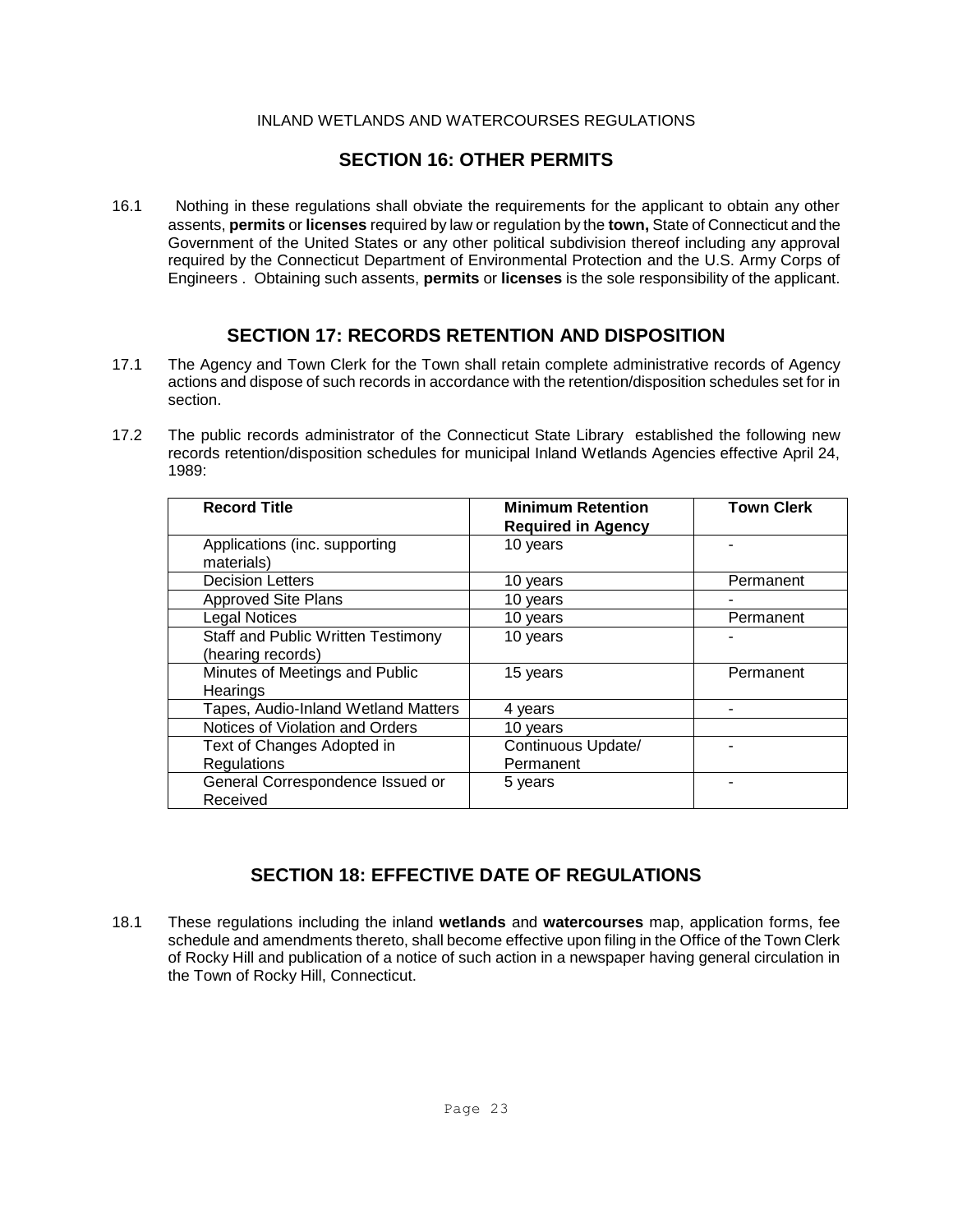# **INDEX**

| A                                               |                | decision letters                                                | 21                      |
|-------------------------------------------------|----------------|-----------------------------------------------------------------|-------------------------|
|                                                 |                | denial                                                          | 16                      |
| Act                                             | $\overline{c}$ | Department of Environmental Protection 7, 9, 20,                |                         |
| activity                                        | 4              | 21                                                              |                         |
| adjacent land owner                             | 9              | deposit                                                         | $\overline{\mathbf{c}}$ |
| adjoining municipality                          | 10             | deposition                                                      | $\overline{c}$          |
| adjoining owner                                 | 14             | designated agent                                                | 2, 8                    |
| agency                                          | 6, 8, 14       | detritus                                                        | 5                       |
| Agency                                          | 2              | discharge                                                       | $\overline{c}$          |
| agent authority                                 | 18             | disputes                                                        | 20                      |
| alternative                                     | 9, 16          | disturbances                                                    | $\overline{c}$          |
| alternatives                                    | 15             | dock                                                            | 7                       |
| amendments                                      | 20             | documentation                                                   | 20                      |
| appeal                                          | 18             | drainage system                                                 | 10                      |
| appeals                                         | 21             | dredging                                                        | $\tau$                  |
| applicant                                       | 14             |                                                                 |                         |
| application                                     | 21             | $\bm E$                                                         |                         |
| applications                                    | 9              | effective date                                                  | 21                      |
| aquic                                           | 3              | endangered species                                              | 5                       |
| audio tapes                                     | 21             | enforcement                                                     | 18                      |
|                                                 |                | enforcement proceedings                                         | 19                      |
| B                                               |                | <b>Engineering Department</b>                                   | 8                       |
| boat                                            | 7              | engineering report                                              | 10                      |
| bogs                                            | $\overline{2}$ | erosion and sedimentation                                       | 17                      |
| bond                                            | 17, 18         | erosion and sedimentation control plan                          | 10                      |
| boundaries                                      | 8              | excavation                                                      | 7,10                    |
|                                                 |                | extensions                                                      | 16, 17, 21              |
| $\boldsymbol{C}$                                |                |                                                                 |                         |
| calcareous seepage swamp                        | $\overline{c}$ | $\bm{F}$                                                        |                         |
| camping                                         | 8              | failure to act                                                  | 21                      |
| cedar swamp                                     | 2              | false information                                               | 17                      |
| <b>Certificates of Mailing</b>                  | 14             | farming                                                         | 2, 7                    |
| changes                                         | 20, 21         | feasible                                                        | 3                       |
| clear-cutting                                   | 2,7            | feasible and prudent alternatives                               | 16                      |
| commission member                               | 2              |                                                                 | 21                      |
| <b>Commissioner Of Environmental Protection</b> |                | filing                                                          | 9                       |
| conflicts                                       | 2<br>21        | filing fee                                                      | 19                      |
|                                                 |                | fines                                                           |                         |
| <b>Connecticut State Library</b>                | 22             | fish                                                            | 3, 8                    |
| conservation                                    | 8              | fishing                                                         | 8                       |
| conservation easement                           | 2, 17          | G                                                               |                         |
| considerations for decision                     | 14             |                                                                 |                         |
| continual flow                                  | 2              | gardening                                                       | 7                       |
| <b>Cooperative Soils Survey</b>                 | 6              | general provisions                                              | 17                      |
| correspondence                                  | 21             | <b>General Statutes</b><br>1, 2, 3, 5, 6, 7, 9, 12, 13, 15, 18, |                         |
| cross country skiing                            | 8              | 19, 20, 21                                                      |                         |
| D                                               |                | golf courses                                                    | 8                       |
|                                                 |                | grading                                                         | $\tau$                  |
| damage liability                                | 19             | gravel                                                          | $\tau$                  |
| date of receipt                                 | 20             |                                                                 |                         |
| decision                                        | 21             |                                                                 |                         |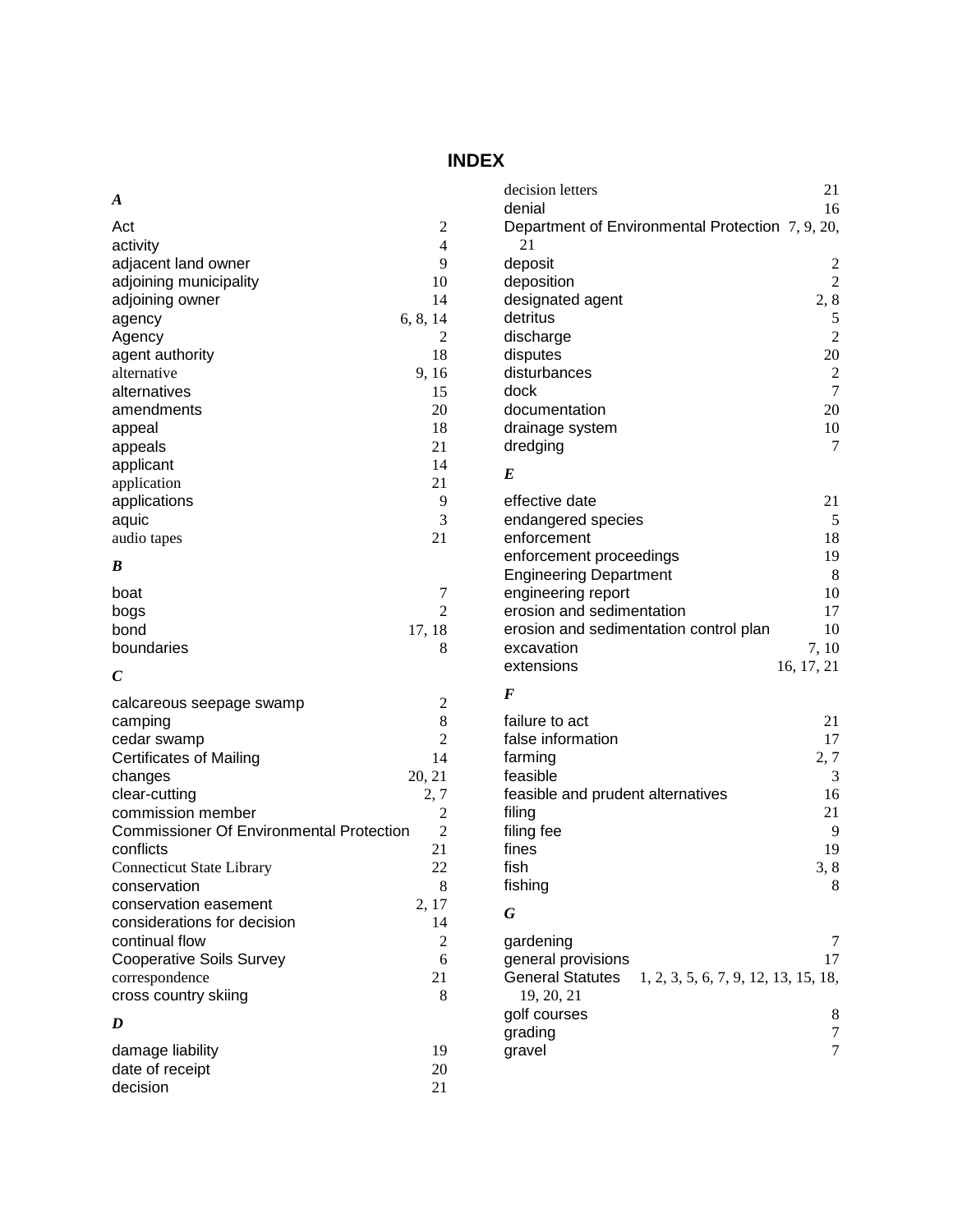*H*

|                                              |            |                                 | 1, 0, 10, 22             |
|----------------------------------------------|------------|---------------------------------|--------------------------|
| harvesting                                   | 7          | permit suspension               | 19                       |
| hearing                                      | 14, 16, 19 | permit with modifications       | 15                       |
| hiking                                       | 8          | permitted uses of right         | 6                        |
| horseback riding                             | 8          | permittee                       | 3                        |
| hunting                                      | 8          | person                          | 3                        |
|                                              |            | petition                        | 14, 20                   |
| I                                            |            | planning and zoning             | 17                       |
| Inland Wetlands and Watercourses Regulations |            | Planning and Zoning Commission  | 9                        |
|                                              | 1          | pollution                       | 3, 9                     |
| inspections                                  | 18         | prudent                         | 4, 16                    |
| insurance                                    | 17, 18     | public hearing                  | 14, 16, 21               |
| inventory                                    | 6          | publication                     | 14, 16, 18, 19, 21       |
|                                              |            | publish                         | 21                       |
| L                                            |            | $\boldsymbol{R}$                |                          |
| land records                                 | 17         |                                 |                          |
| legal notice                                 | 14, 21     | records retention               | 21                       |
| length of permit                             | 13         | regulated activity              | 4, 5, 8, 9, 10           |
| license                                      | 3, 21      | regulated area                  | $\overline{4}$           |
|                                              |            | regulated areas                 | 6                        |
| $\boldsymbol{M}$                             |            | remove                          | $\overline{\mathcal{L}}$ |
|                                              |            | rendering unclean or impure     | $\overline{4}$           |
| made land                                    | 3          | renewal of permit               | 13                       |
| maintenance bond                             | 18<br>3    | residence                       | $\overline{7}$           |
| management practice                          |            | residential home                | 7                        |
| management practices                         | 9, 10      |                                 |                          |
| map                                          | 8, 9       | $\boldsymbol{S}$                |                          |
| marshes                                      | 3          | sand                            | 7                        |
| material                                     | 3          | scuba diving                    | 8                        |
| mining                                       | 7          | sedimentation controls          | 9                        |
| minutes                                      | 22         | septic system                   | $\overline{7}$           |
| misleading information                       | 9          | severance                       | 21                       |
| mitigate                                     | 16         | sewage                          | 5                        |
| mitigation                                   | 9          | sewer                           | 10                       |
| mooring                                      | 7          | show cause hearing              | 19                       |
| municipality                                 | 3, 13      | significant impact              | 14                       |
| $\boldsymbol{N}$                             |            | significant impact activity     | 4, 10, 12                |
|                                              |            | significant natural communities | 5                        |
| National Cooperative Soils Survey            | 20         | siltation                       | 19                       |
| Notice of hearing                            | 14         | site plan                       | 7, 9, 10, 21             |
| notice of pendency                           | 13         | soil scientist                  | 5, 10, 20                |
| notice of violation                          | 19, 21     | soil survey                     | 10                       |
| notification                                 | 16         | soil types                      | 10                       |
| nurseries                                    | 3          | spillage                        | 3                        |
| 0                                            |            | spruce swamp                    | 5                        |
|                                              |            | State Department of Health      | 15                       |
| Office of Personnel Management               | 5          | subdivision                     | $\overline{7}$           |
| outdoor recreation                           | 8          | submerged lands                 | 5                        |
| $\boldsymbol{P}$                             |            | surety                          | 18                       |
|                                              |            | suspend permit                  | 19                       |
| peat                                         | 7          | swamp                           | 5                        |
| performance bond                             | 18         | swamps                          | 5                        |
|                                              |            |                                 |                          |

Page 25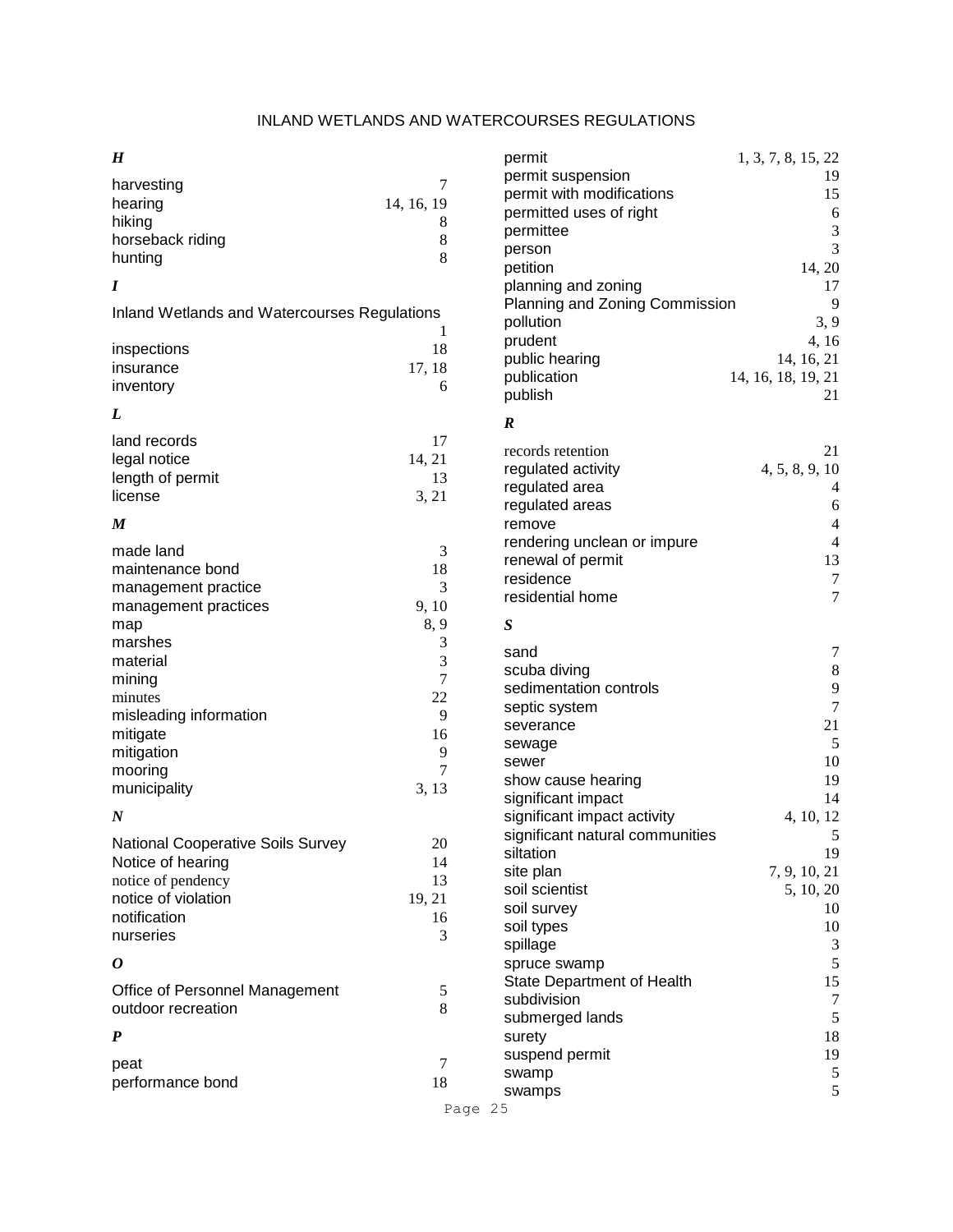| swimming                     | 8        | <b>US Postal Service</b> | 14      |
|------------------------------|----------|--------------------------|---------|
| $\boldsymbol{T}$             |          | <b>USDA</b>              | 6       |
| <b>Tax Assessor</b>          | 14       | V                        |         |
| Town                         | 5        | vernal pool              | 5       |
| <b>Town Clerk</b>            | 21       | violation                | 19      |
| transfers                    | 17       |                          |         |
| trapping                     | 8        | W                        |         |
| turbidity                    | 4        | waste                    | 5       |
| U                            |          | water skiing             | 8       |
|                              |          | watercourse              | 5, 20   |
| U.S. Army Corps of Engineers | 21       | wetlands                 | 6       |
| upland review area           | 5, 8, 20 | wildlife                 | 3, 4, 8 |